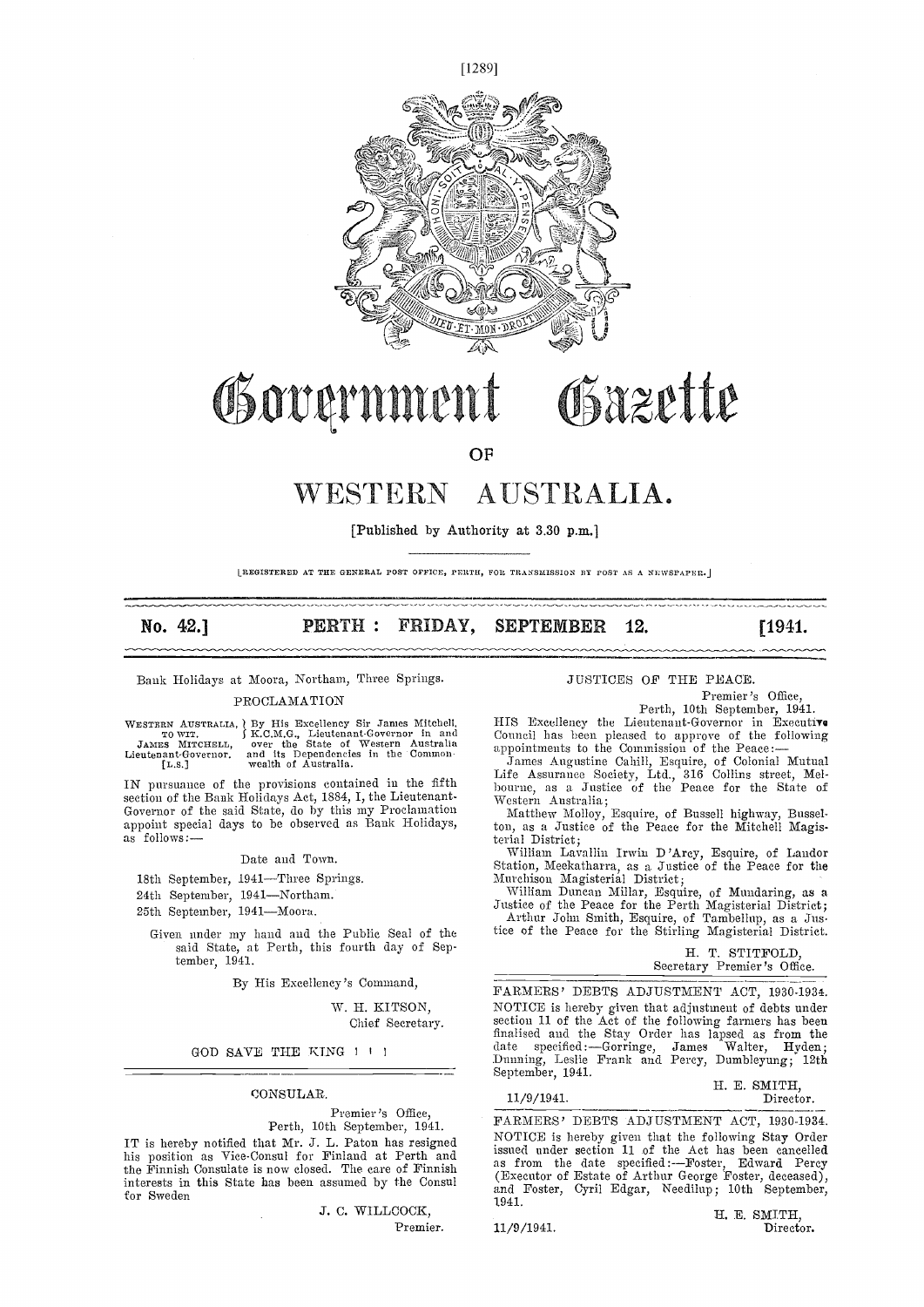#### THE AUDIT ACT, 1904.

The Treasury,<br>Perth, 4th September, 1941. Treasury No. 58/40. Perth, 4th September, 1941. IT is hereby published, for general information, that Mr. J. B. Tindal has been appointed Receiver of Revenue at Geraldton, during the absence of Mr. B. 0. Dean, for a period of one month froni the 19th August, 1941.

> A. J. REID, Under Treasurer.

| THE PUBLIC SERVICE.<br><b>VACANCIES</b><br>$_{\rm IN}$                                                                                              |                                                                                                                                                                                                                                                                                                               |                                                                                                               |                                                                       |  |  |  |
|-----------------------------------------------------------------------------------------------------------------------------------------------------|---------------------------------------------------------------------------------------------------------------------------------------------------------------------------------------------------------------------------------------------------------------------------------------------------------------|---------------------------------------------------------------------------------------------------------------|-----------------------------------------------------------------------|--|--|--|
| Department.                                                                                                                                         | Position.                                                                                                                                                                                                                                                                                                     | Salary.                                                                                                       | Date<br>Returnable.                                                   |  |  |  |
| Mines<br>$\cdots$<br>$\cdots$<br>$\cdots$<br>Crown Law<br>$\cdots$<br>$\cdots$<br>Ag-<br>Do.<br>$\cdots$<br>$\cdots$<br>North-West (Native Affairs) | Mining Registrar, Cue (Item 582) <sup>+</sup><br>$\ldots$<br>$\cdots$<br>$\cdots$<br>Clerk of Courts, Midland Junction (Item 1387)<br>$\cdots$<br>Clerk (Relieving) (Item $1361$ )<br>$\ddots$<br>$\cdots$<br>$\cdots$<br><br>Inspector for the North*<br>$\ddotsc$<br>$\ddotsc$<br>$\cdots$<br>$\ddotsc$<br> | Class 7.<br>£342—£366<br>Class 7.<br>£342-£3661<br>Class 10.<br>£279—£288<br>Classes $4-5$ ,<br>£414 $-$ £486 | 1941.<br>13th September.<br>27th September.<br>do.<br>30th September. |  |  |  |

\* Applications are also called under section 29 of the Public Service Act.

t Official quarters provided and rent charged.

Limit fixed (354) in accordance with Clause 10 of the Clerical Agreement.

¶ The headquarters of this position are at Broome. A knowledge of North-West and Kimberley natives is essential. Applications are called under section 38 of the Public Service Act, 1904, and are to be addressed to the Pabhie Service Commissioner and should be made on the prescribed form, obtainable from the offices of the various Permanent Heads of Departments.

GEO. W. SIMPSON, Public Service Commissioner.

#### Office of Public Service Commissioner, Perth, 11th September, 1941.

the Service.

IT is hereby notified, for general information, that Pertl<br>Wednesday, the 24th September, 1941, will be observed a per<br>as a Public Service Holiday at Northam, in lieu of durir Tuesday, the 23rd September, 1941, as notified in the app<br>Government Gazette of the 5th September, 1941. the

> GEO. W. SIMPSON, Public Service Commissioner.

Crown Law Department,<br>
Perth, 11th September, 1941. Date<br>
THE Hon. Minister for Justice has approved of the<br>
undermentioned appointments: undermentioned appointments: —<br>D. V. Chesher as Bailiff of the Southern Cross Local

Court, vice M. J. Corr, transferred;

J. R. Trekardo as Acting Bailiff of the Collie Local<br>
Court during the absence of W. Herrick, on leave;<br>
A. J. Parker as Acting Bailiff of the Kellerberrin<br>
Local Court at Cunderdin during the absence of D. J.<br>
Allan on le

Paris, of Kalgoorlie, and Richard George Rew, of Kalgoorlie, as Commissioners for Declarations under the Declarations and Attestations Act, 1913.

CASH ORDER LOST.<br>THE Department has been notified that Cash Order The Department has been notified that Cash Order No. 69768 dated the 31st January, 1941, drawn on the Chall-Clerk of Courts' Trust Account for the sum of £3 is.  $\ddot{x}$ B is.  $\ddot{x}$ B is.  $\ddot{x}$ B is. payment has been stopped and it is intended to issue a fresh order in lieu thereof.

#### H. B. HAYLES, Under Secretary for Law.

#### THE LICENSING ACT, 1911-1922.

Notice as to Roll being available for Inspection. A PETITION for a Gallon License, signed by electors living in the statutory area specified by subsection (3)<br>of section 47 of the Licensing Act, 1911-22, being 26th<br>within a radius of five miles from the Post Office at Big tra<br>Bell, has been referred by His Excellency the L Bell, has been referred by His Excellency the Lieutenant-Governor to the Licensing Court for inquiry.

IT is hereby notified, for general information, that of the Legislative Assembly under the provisions of Monday, the 17th November, 1941 (King's Birthday), the Electoral Act, 1907-1921, in the statutory area at will be obs A Boll containing the names of those persons who were qualified as electors for the election of a Member of the Legislative Assembly under the provisions of the Electoral Act, 1907-1921, in the statutory area at the date of the presentation of the petition, has been compiled by the Chief Electoral Officer, and may be inspected at the Office of the State Licensing Court, Perth, or at the office of the Clerk of Courts, Cue, for Perth, or at the office of the Clerk of Courts, Cue, for a period of fourteen days from the 12th September, 1941, during which period objections to any elector whose name appears on the Roll may be lodged with the Clerk of the Licensing Court, Perth, or with the Clerk of Courts, Cue, on the prescribed forni, by any elector whose name appears on the Roll as prepared by the Chief Electoral oppears on the Roll as prepared by the Chief Electoral

Dated this 8th day of September, 1941.

M. J. CAHILL,

### Chairman of the Licensing Court.

#### GOVERNMENT LAND SALES

THE undermentioned allotments of land will be offered for sale at public auction on the dates and at the places specified below, under the provisions of the Land<br>Act, 1933-1939, and its regulations:-

#### KALGOORLIE.

16th September, 1941, at 2 p.m., at the District Lands Office-

## Somerville-\*38, 4a. 2r. 13p., £10.

BOYUP BROOK.

22nd September, 1941, at 8 p.m., at the Boyup Brook<br>
Hall-<br>
<sup>2</sup>Boyup Brook-Town 99 to 101, 111 to 114, 1r.

Boyup Brook-Town 99 to 101, 111 to 114, 1r. each, £10 each; 116, 1r., £12 10s.; 117, 118, 120 to 122, 1r. each, £10 each; 222, 1r. 4.7p., £20;<br>223 to 225, 1r. 5.6p. each, £20 each; 181, 182,<br>1r. 1.5p. each, £12 10s. each; 183, 1r. lp., £12 10s.

#### MOUNT MAGNET.

24th September, 1941, at 2 p.m., at the Mining Registrar's Office-

Boogardie-Town 76, 1r., £10.

#### COOLGARDIE.

26th September, 1941, at 11 a.m., at the Mining Regis- $\text{trar}$ 's Office-

Coolgardie-Town 188, 1r., £12 10s.; †1479, 26p., £12 lOs.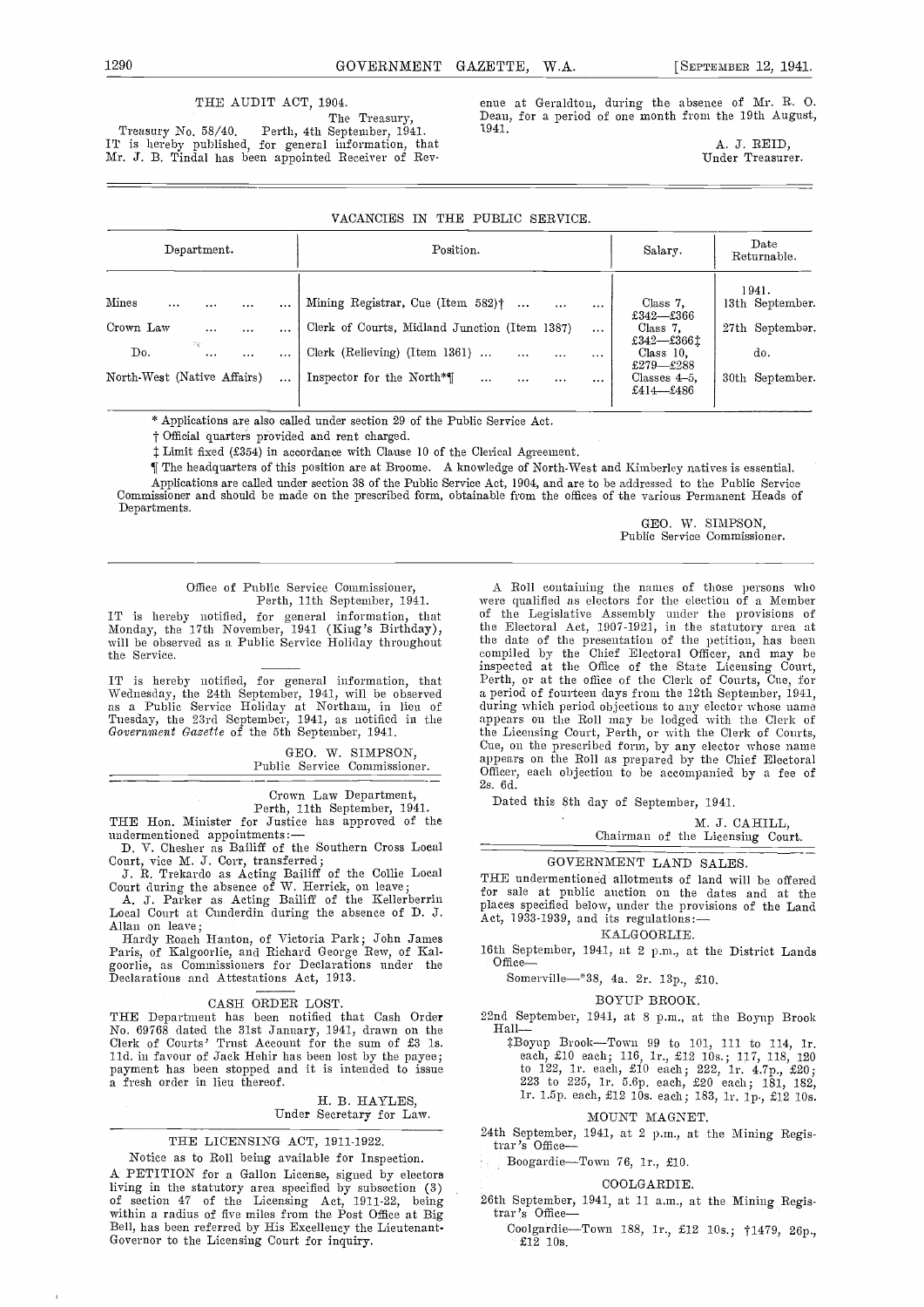#### MANJIMUP.

26th September, 1941, at 8 p.m., at the Road Board<br>  $Hall$   $\ddots$   $\ddot{x}$   $\ddot{x}$   $\ddot{y}$   $\dddot{x}$   $\dddot{x}$   $\dddot{x}$   $\dddot{x}$   $\dddot{x}$   $\dddot{x}$   $\dddot{x}$   $\dddot{x}$   $\dddot{x}$   $\dddot{x}$   $\dddot{x}$   $\dddot{x}$   $\dddot{x}$   $\dddot{x}$   $\dddot{x}$   $\dddot{x}$   $\dddot{x}$ 

4ManjirnupTown 401, 3O.3p., £25; 402 to 404 and 407 to 409, ir. each, £20 each; 410, 39.2iJ., £40; 411, 412, lr. each, £35 each; 413, 39.2p., £35; 414 to 416 and 418 to 421, ir. each, £20 each; 414 to 410 and 418 to 425, 422, 11. each,  $\lambda$ 20 each; 420, 428, 39.9p., £35, 430, 36.lp., 431, 432, lr. each, £40 each; 434, lr. 14.lp, £20; 435 to 439, lr. each, £20 each.

Suburban lot for cultivation.

at any future date.<br> **The provisions of clause 22 of the regulations for the** sale or leasing of Town and Suburban lands at auction being shall not apply at the sale of these lots.

All improvements on the land offered for sale are the  $\frac{\text{Subj}}{\text{top}}$ <br>property of the Crown and shall be paid for as the the l Minister may direct, whose valuation shall be final and  $\frac{\text{tracks}}{\text{death}}$ binding on the purchaser.<br>Plans and further particulars of these sales may be

Plans and further particulars of these sales may be Ten<br>obtained at this Office. Land sold to a depth of 200 feet below the natural surface, except in mining districts, where it is granted to a depth of 40 feet or 20  $3536/$ feet only. <br> G. L. NEEDHAM,

# G. L. NEEDHAM, Under Secretary for Lands.

#### FORFEITURES.

THE undermentioned leases have been cancelled under The I section 23 of the Land Act. 1933-1939, for non-payment cepted. section 23 of the Land Act, 1933-1939, for non-payment of rent or other reasons:

Name, Lease No., District, Reason, Corres. No., Plan.

Brown, W. II.; 342/422; Kondinin 163; £4 4s. 00.; 733/34; Kondinin.

Cake, E. W.; 32300/55; Plantagenet 2553; £17 5s. 10d.;  $7360/12$ ; 456B/40, Fl.

Coleman, L. J.; 396/641; Fitzroy; abandoned; 219/40;  $134/300.$ 

Combs, G. F. 5.; 35490/55; Nelson (5662; £47 Js. 3d.;  $2778/15;\;442 \text{B}/40,\;\text{F1}$  ,

Combs, G. F. S.; 36847/55; Nelson 6661; £27 18s. 9d.;

6969/19; 442B/40, El. Dawson, F. S.; 347/1767; Victoria 8617; £5 14s. 00.;

552/38; 90/80. Lyneliam, A. 1k.; 68/863; Avon 25249; £61 7s. 40.;

2200/28; 54/80, A3 & 4. Lyneham, A. H.; 74/501; Avon 25343; nbandoned;  $2764/28\,;\;\; 54/80,\;\mathrm{A}3.$ 

Mackenzie, Daniel; 68/3572; Victoria 5976; £12 7s. 40.; 1337/32; 160C/40, D & El.

Marquis, A. C.; 347/2380; Williams 10523 and 13273; £2 12s. 3d.; 753/39; 408/80, D3.

McIntyre, Alexander; 6593/153; Meekatharra 527; £2 Os. 110.; 1014/15; Meekatliarra.

Rimnmiugton, W. F.; 347/2132; Avon 20025; £1 5s. 20.; 1881/38; 4/80, El. Taylor, F. J. D.; 63/3023; Avon 16281; £29 l3s. 8d.; 429/31; 5/80, Al & 2.

G. L. NEEDHAM,

# Under Secretary for Lands.

#### BUSH FIRES ACT, 1937.

Appointment of Bush Fire Control Officer. Department of Lands and Surveys<br>Corres. No. 2459/39. Perth, 10th September, 19

Perth, 10th September, 1941. IT is hereby notified, for general information, that the Manjimup Road Board has appointed Mr. Stanley James Cowen as a Bush Fire Control Officer in the Manjimup Road District.

G. L. NEEDHAM, Under Secretary for Lands.

#### REDUCTION IN CAPITAL VALUE OF GERALDTON LOT 555.

Department of Lands and Surveys, Corres. 2218/12. Perth, 10th September, 1941.

IT is hereby notified, for general information, that the 452/153) has been reduced from £60 to £50 as from the' 1st July, 1940.

G. L. NEEDHAM, Under Secretary for Lands.

#### TENDERS FOR LEASING LATE PASTORAL LEASE No. 3536/93.

#### PERTH LAND AGENCY.

Grazing Purposes.

Section 116 of the Land Act, 1933-1939.

Department of Lands and Surveys,<br>Corr. 74/18. Perth, 10th September, 1941.<br>TENDERS for the leasing of the land comprised within late Pastoral Lease 3536/93 (situated near Chowerup), containing about 1,725 acres, are invited.

Suburban lot for cultivation.<br>
The above land will be available for leasing under<br>
Foubject to leasehold conditions only and that the section 116 of the Land Act, 1933-1939, for a term of<br>
lessee shall not be entitled to c The above land will be available for leasing under section 116 of the Land Act, 1933-1939, for a term of one year, renewable at the will of the Hon. the Minister for Lands and terminable at three months' notice, rent being apportioned accordingly, and no compensation being payable for improvements effected at the expiration of the lease or the sooner determination thereof. Subject to the conditions that—(a) the public shall have<br>the right of access to and along any existing roads or tracks; (b) no tiniber growing on the lease shall be destroyed.

Tenders for the above, accompanied by one year's rent (the minimum amount being fixed at the rate of two pounds), indorsed ''Tender for late Pastoral Lease 3536/93, shown on Public Plans 438B/40, E2 and 438C/40, E3,'' and addressed ''Under Secretary for Lands,'' must he lodged at the Lands Office, Perth, on or before Wednesday, 1st October, 1941.

All Tenders lodged on or before that date will be treated as having been received on that date.

The highest or any tender will not necessarily be ac- $(Plans 438B/40, E2, and 438C/40 E3.)$ 

> G. L. NEEDHAM, Under Secretary for Lands.

#### Schedule.

Bulbeck, R. M.; 55/2431; Gascoyne 101; £3 19s. 11d.; <br>2241/32; 563/80. <br>2241/32; 563/80. The area bounded on the north by Location 8252, on<br>2241/32; 563/80. The east by Locations 2262 and 6142 and Road No. 4997 The area bounded on the north by Location 8252, on passing along the west boundary of Location 1938, on the southward by Locatiomss 7476, 10444 and a road passing along the boundaries of Locations 2737 and 2264, on the west by Locations 1849, 7778, 7779, and 7780.

#### LAND OPEN FOR PASTORAL LEASING.

Under Part VI. of the Land Act, 1933-1939.<br>IT is hereby notified that the land described hereunder will be available for general selection under Part VI. of the Land Act, 1933-1939, on and after the date  $s$ pe $\ddot{\text{e}}$ ified :

#### WEDNESDAY, 17th SEPTEMBER, 1941.

PERTH LAND AGENCY.

#### Eastern Division.

Ngalbain District (near Coolgardie and Burbanks).

Corres. No. 6317/20. (Plan 50/80 and 39/80.) That area of unsurveyed land, containing about 1,500 and 39,219 acres, being E. Sealull 's forfeited Pastoral Lease No. 395/728 and 395/729.

## WEDNESDAY, 1st OCTOBER, 1941.

#### PERTH LAND AGENCY.

#### Eastern Division.

Balwina District (near Bilhiluna Pool). Corr. 801/38. (Plan 122/300.)

That area of unsurveyed land, containing about 87,000 acres; being A. Quinlan's forfeited Pastoral Lease No. 3 95/83 2.

#### North-West Division.

Gregory District (near Mt. Brockman and Mt.<br>Farquhar).<br>Corr. 1411/21. (Plans 97/300. 96/300.)

Corr. 1411/21. (Plans 97/300, 96/300.)<br>Those areas of unsurveyed land, containing 40,000 20,000, 20,000, 13,240, and 20,000 acres; being the hate M. J. Williams' forfeited Pastoral Leases Nos. 3303/96, 3345/96, 394/640, 394/1229, and 3892/96; subject to payment for improvements, if any. This cancels the previous throwing open for selection notice regarding these lands.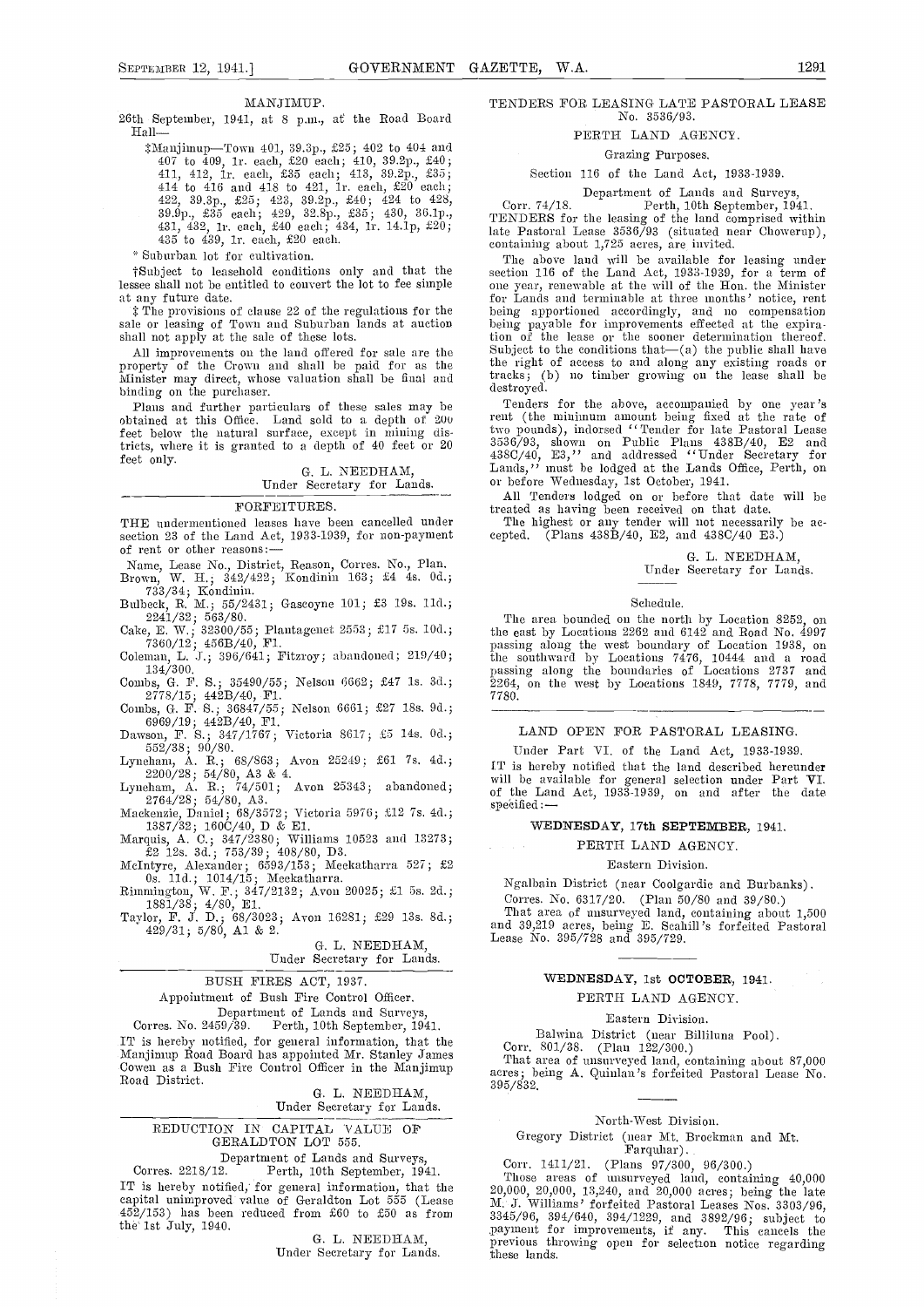#### South-West Division.

Ninghan District (in the near east of Lake Moore). Correspondence 6626/19. (Plan 36/300.)

Those areas of uusurveyed laud, containing about 100,000 and 7,980 acres; being J. 0. Grant's forfeited Pastoral Leases Nos. 392/566 and 392/567; subject to Agricultural Bank indebtedness.

### 0. L. NEEDHAM,

#### Under Secretary for Lands.

#### LAND OPEN FOR SELECTION.

IT is hereby notified, for general information, that the areas scheduled hereunder are available for selection<br>under Part V. of the Land Act, 1933-1939, and the regulations appertaining thereto, subject to the pro- visions of the said Act. visions of the said Act.<br>Applications must be lodged at the Land Agency

Office as specified hereunder not later than the date specified, but may be lodged before such date if so  $M_{\rm H}^{\rm C1}$ 

All applications lodged on or before such date will be treated as having been received on the closing day, and if there are more applicants than one for any block, the application to be granted will be determined by the Land Board. Should any lands remain unselected such will continue available until applied for or otherwise will continue available until applied for or otherwise Like

If a Land Board sitting becomes necessary, the appli-<br>cants for the blocks will be duly notified of the date, time, and place of the meeting of the Board, and there shell be an interval of at least three days between the

closing date and the sitting of the Board. If an applicant wishes to appear before the Land<br>Board in person he may apply to the Head Office or to the Clerk in Charge of any of the District or Branch<br>
Land Offices for a certificate to the Railway Depart-<br>
ment which, on presentation at the nearest Railway it 2s<br>
Station will entitle him-to a Return Ticket, at Con

sion Rates, to the place where the Board will sit, avail-<br>able for seven days from the date of issue. The selector of a Homestead Farm from any location must take the balance thereof, if any, under Conditional issue<br>Purcha

All marketable timber, including sandalwood and mallet, is reserved to the Crown, subject to the pro visions of clause 18 of the regulations.

# SCHEDULE.<br>NOW OPEN.

#### PERTH LAND AGENCY.

Vilgarn Agricultural Area.

Corr. No. 1793/38. (Plan 36/SO, E2 & 3.) Locutions 46, 47, 56, and 63, containing l,460a., at 4s. per acre; subject to payment for improvements capitalised at £600, to timber conditions, and to Goldfields<br>Water Supply firewood conditions. This cancels the previous Government Gazette notice relating to these locations.

#### WEDNESDAY, 17th SEPTEMBER, 1941. PERTH LAND AGENCY.

Jandakot A.A. (about  $2\frac{1}{2}$  miles north-east of Jandakot).<br>Corr. No. 8865/04. (Plan  $341A/40$ , C1.)

Location 295, containing 21a. 5r.; subject to classification and pricing and to exemption from road rates  $p_e$ for two years from date of approval of application being J. Coffey's forfeited Lease 10277/55.

#### THURSDAY, 18th SEPTEMBER, 1941. BRIDGETOWN LAND AGENCY.

Wellington District (near Donnybrook).

Corr. No. 737/38. (Plan 414A/40, Cl.)<br>Locations 1354, 1487, and 2875, containing 418a.<br>1r., at 9s. per acre; classification pages 33, 34, and 35 of 737/38; subject to Agrienitural Bank indebtedness and to timber conditions; being L. E. Parsons' forfeited Lease 348/932.

#### WEDNESDAY, 24th SEPTEMBER, 1941. BEVERLEY LAND AGENCY.

Avon District (about six miles north of Lomos). Corr. No. 496/41. (Plans 343B/40. P2 and 344/80,

A2.) Locations 23398 and 21884, containing 3,112a. lr. lip., at 2s. per acre; classification page 12 of 3314/25; subject to the condition that the poison must be eradicated

to the satisfaction of the Minister for Lands before the Crown grant will issue and to payment for improve-<br>ments; being R. J. Hassett's cancelled application.

Roe District (about 20 miles east of South Kumminin). Corr. No. 4822/28. (Plan 345/80, E1.)

Locations 1449 and 1833, containing 2,838a. 1r. 33p., at 3s, 6d. per acre; classification page 1A of 2423/28; subject to poyment for improvements; being A. B. Valmadre's furfeited Leases 68/645 and 74/412.

### GERALDTON LAND AGENCY.

Victoria District (near Bookara).

Corr. No. 509/38. (Plan 126C/40, D3 & 4.)<br>Locations 9604, 9605, and 9606, containing 276a. 3r. Locations 9604, 9605, and 9606, containing 276a. 3r. 23p., at 7s. 6d. per acre; classification page 16 of 11326/07; subject to exemption from road rates for two years from date of approval of application; being R. Hollingsworth's forfeited Lease 347/1830.  $\sim$ 

#### NARROGIN LAND AGENCY.

Wellington District (about eight miles west of Oulbin).

Corr.N o. 1236/24. (Plan 384C/40, D4.)

Location 3960, containing 197a. Or. 5p., at 5s. 6d. per acre; classification page 5 of 1236/24; subject to pay-<br>ment for improvements and to timber conditions; being ment for improvements and to timber conditions; being H. S. Cowcher's forfeited Lease 18996/68.

# Wickepin A.A. District (about seven miles north-west of Wickepin).

Corr. No. 32/22. (Plan 378C/40, E4.)<br>Locations 406, 450, and 451, containing 487a. 2r. 11p., Locations 406, 450, and 451, containing 487a. 2r. 11p., at 2s. 6d. per acre; classification page 4 of 32/22; subject to exemption from road rates for two years from date of approval of application, and to the condition that the poison must be eradicated to the satisfaction of the Minister for Lands before the Crown grant will issue; being A. V. Modra 's forfeited Lease 15838/68.

Williams District (about one mile. west of Noman 's Lake Siding).

Corr. No.  $6085/23$ . (Plan  $385B/40$ , F1 & 2.)

Locations 5322, 5323, 8177, 8197, 8273, 8460, 9394,<br>and 9909, containing 1,378a. 3r., at 5s. 9d. per acre;<br>and Locations 8539, 12944, and 12941, containing 511a.<br>3r. 25p., at 3s. 9d. per acre; classifications page 36 of<br>6 the poison must be eradicated to the satisfaction of the Minister for Lands before the Crown grant will issue;<br>being E. D. T. King's forfeited Leases 17313/68, 18678/68, and 18679/68.

#### NGRTHAM LAND AGENCY.

Avon District (about 11/2 miles south-east of Cramphorne Siding).

Corr. No. 2952/33. (Plan 5/80, D1 & 2.)<br>Locations 18301 and 22822, containing 975a., at 4s. 3d. Locations 18301 amid 22822, containing 975a., at 4s. 3d. per acre; classification page. 7 of 1963/22; subject to 1neymncnt foe' improvements; being M. Wheeler's forfeited Leases  $68/4045$  and  $74/1745$ .

Avon District (about  $2\frac{1}{2}$  miles west of Jura Siding).

Corr. No. 3582/40. (Plan 4/80, F1.)<br>Locations 23196 and 16942, containing 1,126a. 3r. 9p., Locations 23196 and 16942, containing 1,126a. 3r, Pp., at Is. per acre; classification page 20 of 1470/28; subject to payment for improvements; being Z. I. Starcevichi 's cancelled application.

#### THURSDAY, 25th SEPTEMBER, 1941.

#### BRIDGETOWN LAND AGENCY.

Nelson District (about six miles south-west of Pemberton).

Corr. No. 2450/31. (Plan 442C/40, D3.)<br>Location 8201, containing 16a. 3r. 33p., at 18s. 6d.<br>per acre; available subject to the usual timber and timber tramway reservation conditions; classification page 51A of File 2450/31.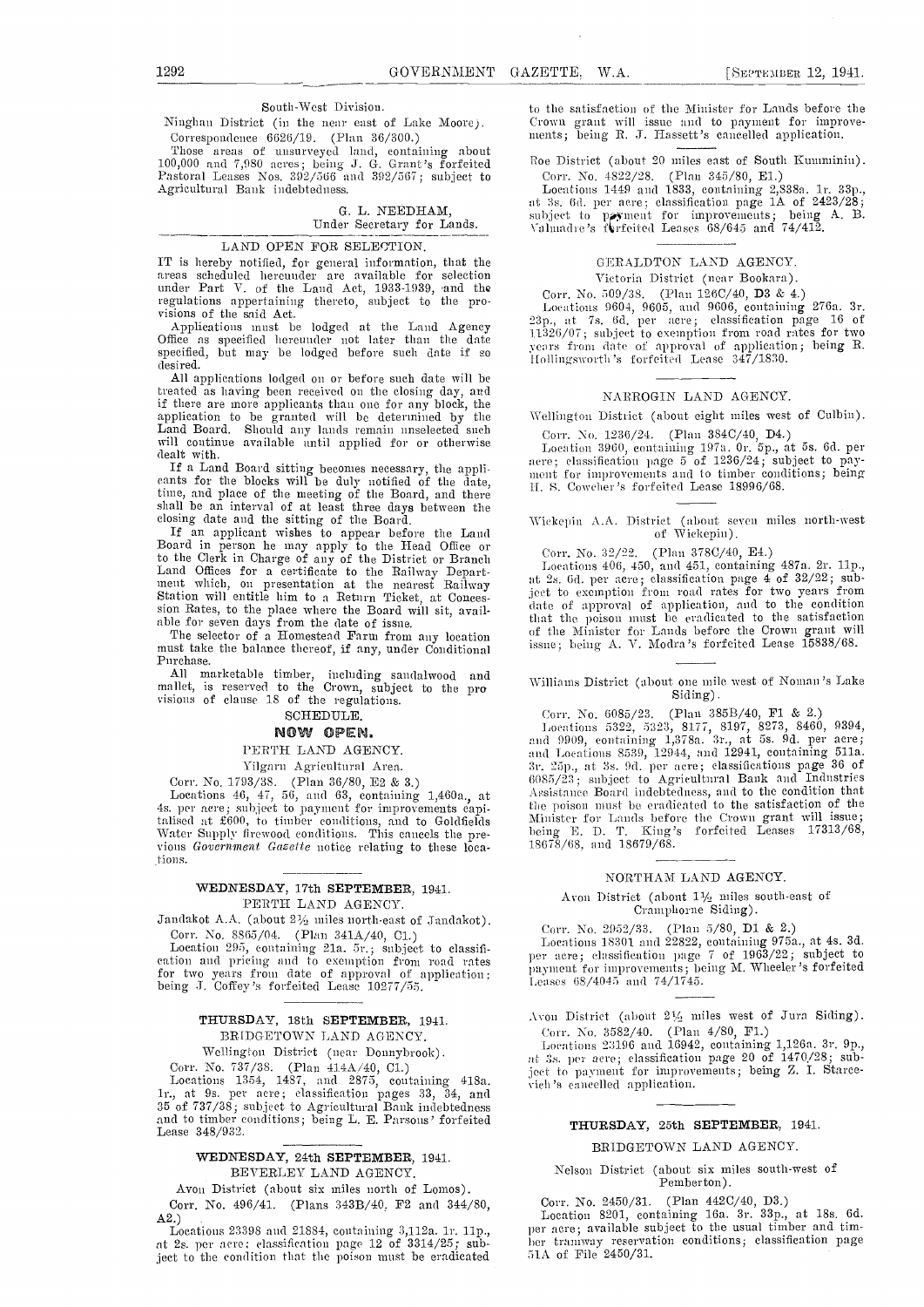#### Nelson District (about five miles westward of Pemberton).

Corr. No. 467/38. (Plan 442C/40, D3.) Location 11342, contaiuing 22a. 2r. ip., at 12s. 3d. per acre (excluding survey fee) ; Location 11343, containing 66a. 2r. 21p., at 14s. per acre (excluding survey feite fee); and Location 11344, containing 42a. 3r. 38p., at 10s. 6d. per acre (excluding survey fee); classifications  $\hskip 10mm \text{A}$ pages 21, 22, and 23 of File 467/38; available for selection, subject to the usual timber reservation conditions.

Sussex District (about three miles west of Quindalup). Corr. No. 10633/07. (Plans 413A/40, A2 and 413D/40, A3.)

Location 664, containing 160a.; subject to classification and pricing; subject to exemption from road rates for two years from date of approval of application and  $\qquad \qquad$   $\rm L_{0}$ to timber conditions; being  $G$ . Forrest's forfeited Lease  $\overline{\phantom{a}}$  acre 9821/74.

#### Sussex District (near Osmington).

Corr. No. 1104/39. (Plan 440A/40, C1.)<br>Location 3823, containing 195a., at 6s. per acre (excluding survey fee) ; classification page 19 of File 1104/39; available subject to the usual timber reservation conditions.

#### WEDNESDAY, 1st OCTOBER, 1941. ALBANY LAND AGENCY.

Plantagenet District (about three miles west of Redmond).

Corr. No. 2134/34. (Plan 451/80, A3.)<br>Locations 3775 and 4843, containing 160a. 0r. 13p.,<br>at 5s. 9d. per acre; classification page 14a of 2134/54; at 58. 9d. per acre; classification page 14a of 2134/34; Corr. No. 1909/35.<br>subject to payment for improvements and to timber conditions; being R. O. Dawes' forfeited Lease fication page 17 of 1 365/448.

#### BEVERLEY LAND AGENCY.

Roe District (about 25 miles east of Emu Hill).

Corr. No. 619/41. (Plan 345/80, F1.)<br>Location 1448 and 1897, containing 1,199a. 3r. 16p., at 68. per acre; classification page 1A of 2423/28; subject to Agricultural Bank indebtedness; being D. E. Netteringham 's cancelled application.

#### KATANNING LAND AGENCY.

Roe District (about 35 miles south-east of Newdegate).

Corr. No. 5947/26. (Plan 406/80, D & E3.)<br>Locations 1049 and 1074, containing 1,214a. 2r. 20p., Locations 1049 and 1074, containing 1,214a. 2r. 2Op., at 5s. 9d. per acre; subject to Agricultural Bank indebtedness; being G. Watson's forfeited Leases<br>42289/55 and 25539/74.

#### NARROGIN LAND AGENCY.

Avon District (about six miles south-east of Dilling). Corr. No. 6016/20. (Plans 377A/40, Cl; 344/80, C4.)

Location 19789, containing l,000a., at 7s. Gd. per acre; classification page 11 of 6016/20; subject to Agricultural Bank indebtedness; being J. T. Bell's forfeited at 3s.<br>Lease 38303/55. page

# Lake Siding).

Corr. No. 13424/08. (Plan 385C/40, F3.)

Location 8707, containing lOQa., at 45. Gd. per acre; classification page 37 of 13424/08; subject to Agricultural Bank and Industries Assistance Board indebted ness; being I. A. M. King's forfeited Lease 7098/56.

#### NOBTHAM LAND AGENCY.

Avon District (about 13 miles north of Baandee). Open under Part V. (sees. 47 and 49 only).

Corr. No. 468/41. (Plans 25/80, Dl; 34/80, D4.) Location 12189, containing 798a., at 7s. 3d. per acre; classification page 18 of 8531/08, Vol. 1; subject to  $5606/25$ ; subject to Agricultural Bank and Industries Agricultural Bank indebtedness and to timber condi-<br>Assist tions; being F. Wynne 's cancelled application.

Avon District (about six miles east of Nukarni).<br>Corr. No. 6266/21. (Plan 35/80, A3.)

Location 14050, containing 999a., at 4s. 6d. per acre; classification page 59 of 6315/09, Vol. 1; subject to Agricultural Bank indebtedness; being A. A. Lee's forfeited Lease 14949/68.

Avon District (about 15 miles south-east of Yelbeni).<br>Corr. No. 2095/17. (Plans 34/80, B & C4; 25/80, B & C1.) B & C1.)

Location 16175, containing 2,221a. 3r. 25p., at 3s. Gd. per acre; classification page 8 of 2095/17; subject to payment for improvements; being A. H., J. A. R. and R. M. A. Hanks' forfeited Lease 10596/68.

Avon District (about 21/2 miles west of Collgar Siding).

Corr. No. 014/29. (Plan 24/SO, A2 and 3.) Location 20761, containing 1,615a. ir. 5p., at 3s. per acre; classification page 30 of 914/29; subject to pay-<br>ment for improvements, if any, and to timber conditions;<br>being the surrendered portion of W. Whitfield's Con-<br>ditional Purchase Lease 68/1761.

#### Ninghan District (about six miles north of Welbungin).

Corr. No. 3295/24. (Plan 55/80, D1.)<br>Locations 443 and 444, containing 2,000a. 0r. 34p.,<br>at 4s. 9d. per acre; classification pages 59 and 60 of<br>3295/24; subject to Agricultural Bank indebtedness.<br>This cancels the previous lating to these locations.

#### Ninghan District (about  $2\frac{1}{2}$  miles north-east of Mandiga).

Open under Part V. (secs. 47 and 49 only).

Core. No. 1909/35. (Plan 55/80, B2.)

Location 729, containing 837a., at 8s. per acre; classi Bank indebtedness and to a cropping lease which expires 28/2/1942. This cancels the previous Government Gazette notice relating to this location.

# Ninghan District (about  $2\frac{1}{2}$  miles north-west of

Koorda).<br>Corr. No. 222/37. (Plan 56/80, E2.)

Corr. No. 222/37. (Plan 56/80, E2.)<br>Location 1029, containing 1,839a. 3r. 19p., at 3s. 6d. per acre; classification page 15 of  $222/37$ ; subject to payment for improvements, if any, and to exemption<br>from road rates for two years from date of approval of<br>application; being A. Greenham's forfeited Lease 347/1467.

Ninghan District (about  $8\frac{1}{2}$  miles north-west of Gabbin).

Corr. No. 2765/40. (Plan 55/80, A1.)<br>Location 1494, containing 954a., at 3s. 10d. per acre; classification page 25 of 1439/35; subject to payment for<br>improvements; being J. Ferguson's cancelled applic**ation**.

Ninghan District (about six miles north of Gabbin). Open under Part V. (sees. 47 and 49 only).

Core. No. 2355/37. (Plan 55/SO, Al.)

Williams District (about 11 uiiles north of Nouian 's Locations 1497, 1500, and 562, containing 2,434a., at 3s. 9d. per acre; classification page 4 of 3691/23 and page 3 of 9154/12; subject to Agricultural Bank in- debtedisess and to a cropping lease expiring 28/2/1943; being H. N. Black's forfeited Lease 348/S89.

> Ninghan District (about seven miles north-west of Koorda).

Corr. No. 4340/25. (Plan 56/80, D2.)

Locations 1838 and 1924, containing 799a. Or. 3Op., at 4s. 96. per acre; classification page 77A of 4340/25; subject to Agricultural Batik and Isidustries Assistance Board indebtedness. This cancels the previous Govern-<br>ment Gazette notice relating to these locations.

Ninghan District (about four miles west of Koorda). Corr. No. 5606/23. (Plan 56/80, E2.)

Locations 2354, 2356, and 270, containing 1,94Oa. Sr. 22p., at 2s. Gd. per acre; classification page 11 of 5606/25; subject to Agricultural Bank and Industries Assistance Board indebtedness. This cancels the previous Government Gazette notice relating to these locations.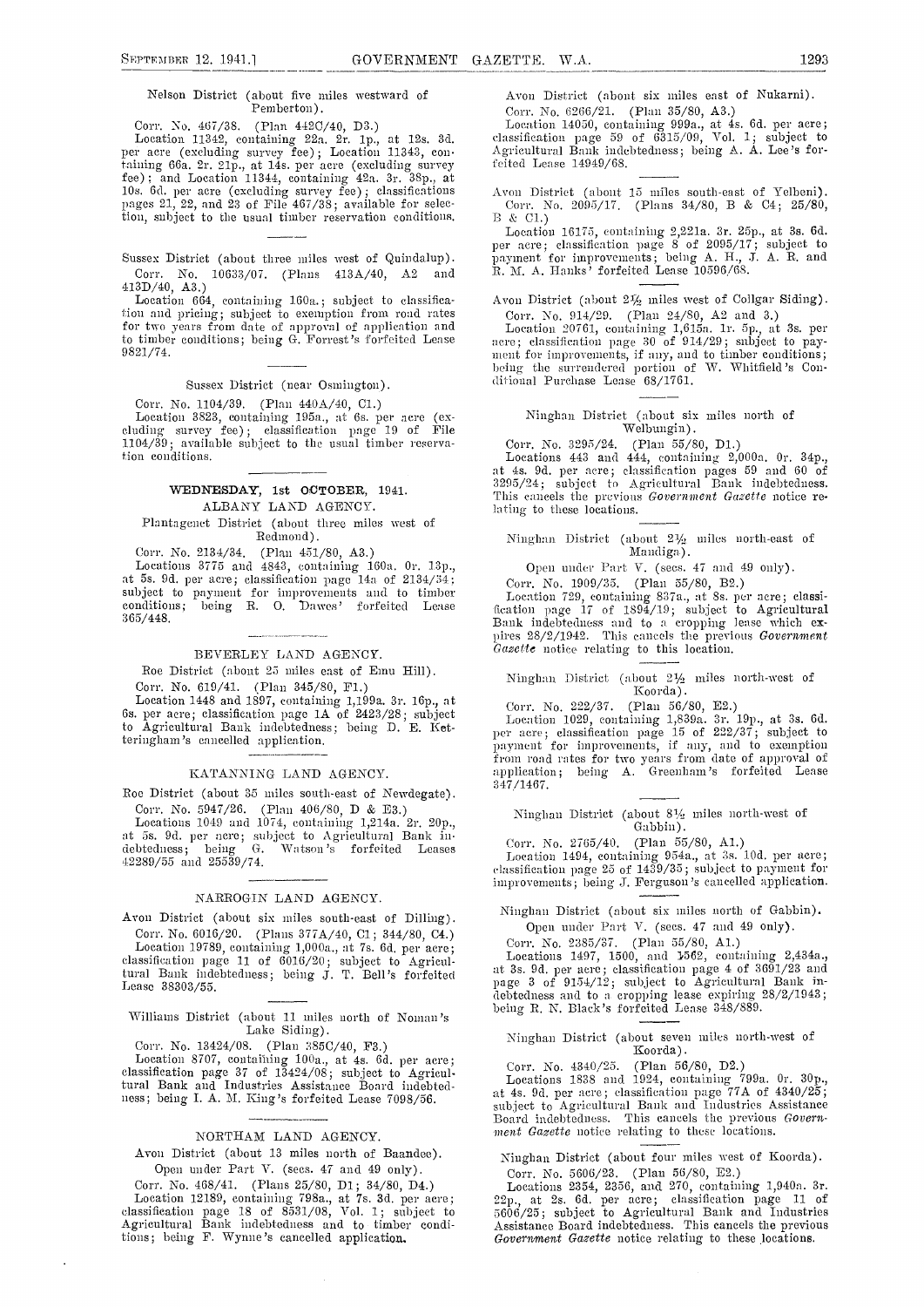Ninghan District (near Kirwan).

Corr. No. 6995/26. (Plan 65/80, B & C4.)

Locations 2542 and 2699, containing 4,992a. 3r. 33p., at 3s. 6d. per acre; classification page 11 of 6995/26;<br>subject to Agricultural Bank indebtedness. This cancels the previous Government Gazette notice relating to 1021 these locations.

#### Niughan District (near Kirwau).

Corr. No. 6992/26. (Plan 65/80, B & C4.)

Locations 2543 and 2698, containing 4,S67a. 3r. 32p., at 3s. 6d. per acre; classification page 6 of 6992/26; sublocations.

Niughan District (about 10 miles north of Koorda). Corr. No. 25/27. (Plan 56/80, El.)

Location 2550, containing 4,299a. Or. Op., at 2s. 6d. per acre; classification page 9 of 25/27; subject to Agricultural Bank indebtedness. This cancels the previous Government Gazette notice relating to this location.

Ninghan District (about six niiles east of Kirwan). Corr. No. 6544/27. (Plan 65/80, C & D4.)

Location 2607, containing 2,215a. 1r. 10p., at 3s. per<br>acre; classification page 11 of 6544/27; subject to Agricultural Bank indebtedness. This cancels the pre-<br>vious Government Gazette notice relating to this location.

#### Victoria District (about four miles north-east of Buntine).

from road rates for two years from date of approval of application; being M. E. Barlow's cancelled application.

#### PERTH LAND AGENCY.

Peel Estate (about 2½ miles west of Serpentine). Open under Part V. of the Land Act, 1933-1939, as modified by Part VIII.

Corr. 1004/38. (Plan 341D/40, C4.) Location 534, containing l5Oa. 2r.19p; purchase interest only:—to returned soldiers, at  $4\frac{1}{2}$  per cent. ville Roz<br>p.a.—£7 15s.; to civilians, at 5 per cent. p.a.—£8 12s. M416.<br>3d.; half-yearly instalments over the balance (35 years), That<br>including principal and in this Estate; being A. J. Currell's forfeited Lease 347/1878.

#### WAGIN LAND AGENCY.

Williams District (about 2½ miles north-cast of Beenong).

Open under Part V. (sees. 47 and 49 only).

Corr. 6239/19. (Plan 387/SO, C & D3.)<br>Location 9503, eontaining 968a. lr. 7p., at Ss. per<br>acre; classification page 18 of 6239/19; subject to Agri-<br>cultural Bank and Industries Assistance Board indebtedness; being C. Powell's forfeited Lease 36889/55.

> G. L. NEEDHAM, Under Secretary for Lands.

#### THE ROAD DISTRICTS ACT, 1919-1939. Closure of Roads.

WE, P. Paini, R. Raven, J. E. Pollard, and A. M. Harrison, being the owners of land over or along<br>which portions of roads hereunder described pass, have applied to the Kojonup Road Board to close the said portions of roads, viz:-

#### Kojonup.

6509/07.<br>K. 290. The surveyed roads, as hereunder described: K. 290. The surveyed roads, as hereunder described: (a) Along the east boundary of Kojonup Location 5128; from a surveyed road at its north-east corner, to its south-east corner;

(b) Along parts of the west boundaries of Locations 3278 and 3279; from Road No. 10213 to 1 chain south of the north-west corner of the latter location. (c) Along the north boundary of Location 1141; from a surveyed road at its north-west corner, to Road No. 10213 at its north-east corner; (d) Along the east boundary of Location 5130; from

Along the east boundary of Location 5130; Iron, Road No. 1462 at its south-east corner, to Road No. 10213 near its north-east corner. (Plan 4] 6D/40, B3.)

> RUTH RAVEN. .1. E. POLLARD. A. M. HARRISON. PETER PAINI.

ject to Agricultural Bank indebtedness. This cancels the previous Gail and Benn, on behalf of the Kojonup Road<br>previous *Government Gazette* notice relating to these poord, hereby assent to the above application to close Board, hereby assent to the above application to close the roads therein described.

> H. BENN, Chairman Kojonup Road Board.

8th September, 1941.

#### THE ROAD DISTRICTS ACT, 1919-1939.

#### Closure of Road.

I, JOSEPH ADOLPHUS COLEMAN, being the owner of land over or along which the portion of road here-<br>under described passes, have applied to the Melville Road<br>Board to close the said portion of road, viz.:-

Melville.

1999/17.

M. 414:-Road No. 7680 along the northern boundary of Lot 177 of Swan Location 61; from Canning Beach road to Road No. 10002 (as shown on L.T.O. Diagram No. 11732). (Plan 1D/20, SE.)

#### J. A. COLEMAN.

Corr. No. 781/41. (Plan 89/80, Cl.)<br>
Location 5548, containing 1,989a., at 4s. per acre; <br>
classification page 25 of 1544/33; subject to exemption vile Road Board, hereby assent to the above applicaville Road Board, hereby assent to the above application to close the road therein described.

#### E. F. EDWARDES,

Chairman Melville Road Board. 10th September, 1941.

## THE ROAD DISTRICTS ACT, 1919-1939.

#### Closure of Road.

WE; Suburban Development Co., Ltd., of Gleddea Building, cr. Hay and William streets, Perth, being the<br>owners of land over or along which the portion of road<br>hereunder described passes, have applied to the Mel-<br>ville Road Board to close the said portion of road, viz.:-M416. Melville.

That portion of Road No. 10185, being a strip of land 18.2 links wide extending from the northern side of Canning road in Swan Location 73 to the south-western side of Cawston road; from the south-east corner of Lot 274 to the north-east corner of Lot 268 (as shown on Lands Titles Office Plan 1746.) (Plan 1D/20, SW.)

Suburban Development Company, Limited,

J. E. CONNELL,

Secretary.

I, Ethelbert Furney Edwardes, on behalf of the Mel- ville Road Board, hereby assent to tile above application to close the road therein described.

> E. F. EDWARDES, Chairman Melville Road Board.

Date, 10th September, 1941.

TOWN PLANNING AND DEVELOPMENT ACT, (No. 39 of 1928).

Geraldton Municipal Council-Town Planning Scheme. Amendment and Amplification.

7OTICE is hereby given that the Geraldton Municipal council on the 25th day of August, 1941, passed the following resolution:-

1. That paragraph (e) of clause 2 of provision 1 (d) of the Scheme, page 8 of the Government Gazette dated 5th January, 1940, shall be altered to read as follows:

(c) The expression ''floor area'' applied to a tene-<br>ment shall mean the total nett internal super-<br>ficial area of all floors of so many horizontal flcia1area of all floors of so many horizontal sections as there are storeys in the said tenement. In the calculation of ''nett internal floor area,'' walls, porches, staircases, and all embellishments shall be excluded.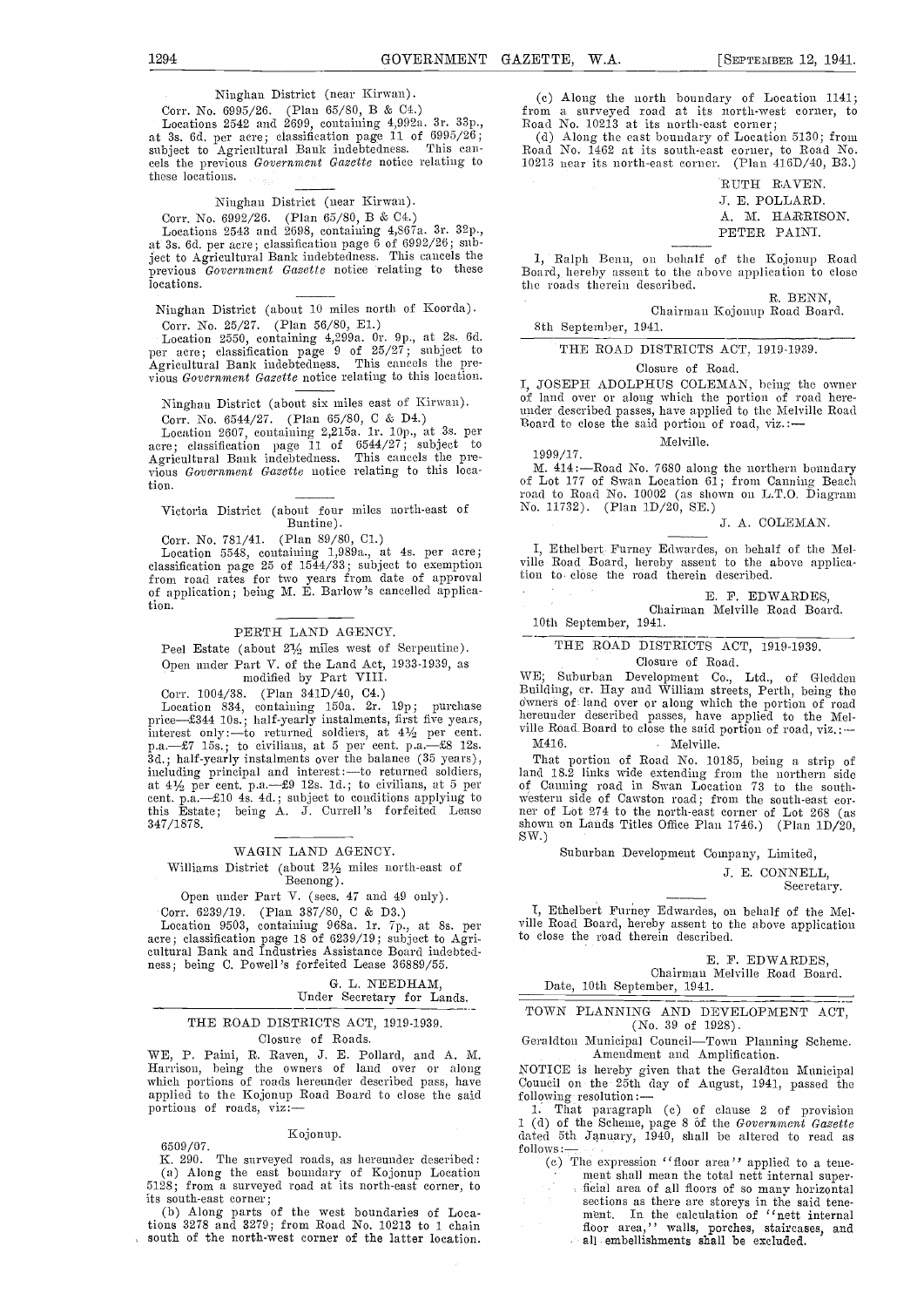2. That clause (3) of provision 1 (d) of the Scheme, page 8 of the Government Gazette dated 5th January, 1940, be revoked.

All or any building used for tenement house pur- poses shall be of brick, stone, or cement construction;

(b) existing building of stone, brick or cement may be altered into tenement houses, provided:-

such the condition is such provided.<br>(i) such buildings were erected and have been used

- 
- in stone, brick or cement; there shall be a dividing wall of at least between the portion of the buildings to be used by each family or between each self- contained flat, and this wall must be constructed of material that will render the wall fire-resisting and sound proof to the approval of the Council, providing that in such ciicumstances the Council may approve of such 1236, wall to be less than 9 inches in thickness; 625, 6<br>in the event of any portion of any existing in res
- dwelling or building, to be altered into a area. tenement house, not complying with the bylaws and regulations in force at the time that any alteration is desired to be made, such portion of the building as does not comply
- with the existing by-laws and regulations; all be alterations or additions or additions of 10 a.m. and 3 p.m., Monday to Friday, and 10 a.m.<br>shall comply with all the existing regulations shall comply with all the existin
- Health Act and regulations; (vi) any dwelling-house or other building so altered shall be deemed a tenement within the meaning of the by-laws or regulations for the control of tenement houses, set out in Government Gazette of 5th January, 1940.

4. That clause 5 of provision 1 (d) of the Scheme, page 9 of the Government Gazette dated 5th January, 1940, be altered to read as follows:

(5) ''Floor area'' of a tenement house consisting of one floor only shall not cover an area exceediug half of the allotment or parcel of land upon which it is built. Where a tenement house has more than one floor, the total aggregate ''Floor area'' of all storeys shall be not greater than half of the area of the allotment or parcel of land upon which it is built.

3. That the Scheme be amended by inserting in lieu  $\frac{5}{2}$ . That in clause 8 of provision 1 (d) of the Scheme, of clause (3) of provision 1 (d) the following:  $\frac{25}{10}$  ange 9 of the Government Gazette dated 5th Janua page 9 of the Government Gazette dated 5th January, 1940, the figures ''450 sq. feet'' be altered to read ''350 sq. feet.''

> That an additional business area be established in Fitzgerald street, to comprise and inchide the following,

only for the purposes of human habitation;<br>(ii) all alterations shall be of a permanent nature of Shenton and Frase; streets and comprising the follow-<br>of Shenton and Frase; streets and comprising the follow-All that land having frontages to that part of Fitzof Shenton and Fraser streets and comprising the following lots-Nos. 712 to 719, inclusive, and the Fitzgerald street frontages of Lot 395 to 402, inclusive, and the provisions of the Scheme in respect of business areas shall apply to this business area.

> That an additional business area be established in Keane street, Carson terrace, and Shenton street and comprising the following Lots:

Nos. 1220, 1223, 1224, 1227, 1228, 1231, 1232, 1235, 1236, and the western moiety of Lot 619, Lots 620, 621, 625, 626, 629, 630, 631, and the provisions of the Scheme in respect of business areas shall apply to this business area.

And notice is hereby given that the lots referred to in the above resolution have been delineated on the Plan of the Scheme deposited in the Conncil Chambers, Geraldton, and will be open to inspection by any person therested, without payment of a fee, between the hours of 10 a.m. and 3 p.m., Monday to Friday, and 10 a.m.

Any objections to the above proposed amendment, amplification, and revocation should be sent in writing to the Town Clerk, Geraldton, or the Chairman of the Town Planning Board, Cathedral avenue, Perth, before the 19th day of September, 1941.

Dated the twenty-fifth day of Angust, 1941.

R. W. CARTER, Town Clerk.

And notified for public information.

Chairman Town Planning Board. DAVID L. DAVIDSON,

| TENDERS FOR PUBLIC WORKS. |  |        |                             |  |                                                                |                                                                                                                             |  |
|---------------------------|--|--------|-----------------------------|--|----------------------------------------------------------------|-----------------------------------------------------------------------------------------------------------------------------|--|
| Date of<br>Notice.        |  |        | Nature of Work.             |  | Date and Time<br>for Closing.                                  | Where and when Conditions of Contract, etc.,<br>to be seen.                                                                 |  |
| 1941.                     |  |        |                             |  | 1941.                                                          |                                                                                                                             |  |
| Sept.                     |  | (9192) | Northam Hospital—New Morgue |  | $(2.30 \text{ p.m. on Tuesday})$<br>23rd September<br>$\cdots$ | Contractors' Room, P.W.D., Perth, and at Water<br>Supply Office, Northam, on and after Tuesday, the<br>9th September, 1941. |  |

Tenders, together with the prescribed deposit, are to be addressed to "The Hon. the Minister for Works, Publio Works Department, The Barracks, St. George's terrace, Perth," and must be indorsed "Tender." The lowest or any tender will not necessarily be accepted.

W. S. ANDREW, Under Secretary for Public Works.

| TENDERS FOR PURCHASE.                                                                          |                                                                               |                                                                                                                                                            |  |  |  |  |  |
|------------------------------------------------------------------------------------------------|-------------------------------------------------------------------------------|------------------------------------------------------------------------------------------------------------------------------------------------------------|--|--|--|--|--|
| Government Property.                                                                           | Date and Time for<br>Closing.                                                 | Where and when Conditions of Contract may be seen.                                                                                                         |  |  |  |  |  |
| Ghooli Experimental Farm—Stables and<br>Machinery Shed<br>Northcliffe Group Settlement Cottage | 1941.<br>$(2.30 \text{ p.m. on Tuesday})$<br>30th September<br>30th September | P.W.D., Perth, and Court House, Southern Cross, from 1st<br>September, 1941.<br>P.W.D., Perth, and Police Station, Pemberton, from 1st<br>September, 1941. |  |  |  |  |  |

Tenders, together with the prescribed deposit, are to be addressed to "The Hon. Minister for Works, Public Works, Department, The Barracks, St. George's terrace, Perth," and must be indorsed "Tender." The highest or any te

Department of Public Works, W. S. ANDREW, Perth, 29th August, 1941. Under Secretary for Public Works.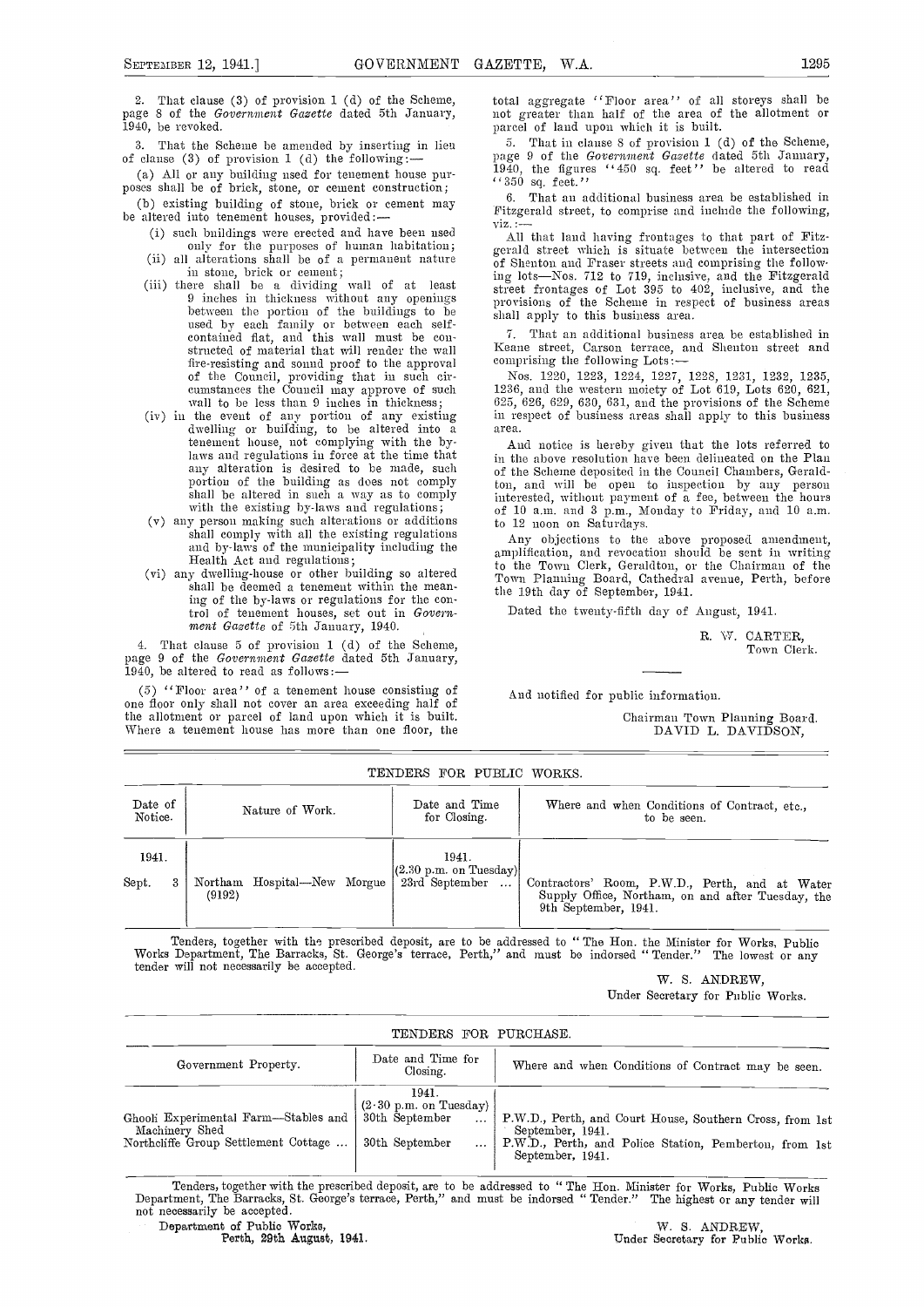#### METROPOLITAN WATER SUPPLY, SEWERAGE, AND DRAINAGE DEPARTMENT.

M.W.S. 667/40.

#### Claremont Municipality.

794/41-Deakin street, from Lot 18 to Lot 77- Commencing at a point in the centre of The Boule-Easterly.

#### Cottesloe Municipality.

391/41-Federal street, from North street to Lot 244<br>-Southerly.

#### Perth Muuicipality.

- easterly.
- 792/41Essex street, from Lot 1382 to Lot 13S4 Northerly.
- 838/41-Loch street, from Charles street to Lot 52-Westerly

#### Suhiaco Muuicipalitv.

#### Bayswater Road District.

- 167/40-Beaufort street, from Lot 965 to Edward street-North-easterly
- Edward street, from Beaufort street to Lot 819 North -westerly.
- South-easterly.

#### Belmont Park Road District,

#### Canning Road District.

Lot 22-South-easterly.

#### Gosnells Road District.

S47/41-Wanaping road, from Lot 11 to Lot 13-North-easterly.

#### Melville Road District.

- 
- 852/41-Kitchener road, from Lot 898 to Lot 900-Easterly.

#### Mosman Park Road District.

344/41-Victoria street, from Manning street to Lot 19-Easterly.

840/41—Sampson street, from Palmerston street to Dated this 8th day of September, 1941, at Lot 290—Easterly.  $\begin{array}{c} \text{Dot 290} \\ \text{Dot 290} \\ \text{Dot 290} \\ \text{Dot 290} \\ \text{Dot 290} \\ \text{Dot 290} \\ \text{Dot 290} \\ \text{Dot 290} \\ \text{Dot 290} \\ \text{Dot 290} \\ \text{Dot$ 

#### Perth Road District.

 $1687/39$ -Royal street, from Lot 87 to Lot 110-Westerly.

#### South Perth Road District.

 $775/41$ -Broad street, from Lot 53 to Lot 57-North-Easterly.

Easterly.

Dated at Perth this 12th day of September, 1941.

J. C. HUTCHINSON.

Under Secretary.

#### METROPOLITAN WATER SUPPLY, SEWERAGE, AND DRAINAGE DEPARTMENT.

#### M.W.S. 1257/40.

NOTICE is hereby given, in pursuance of section 96 TN accordance with the provisions of the Metropolitan of the Metropolitan Water Supply, Sewerage, and Water Supply, Sewerage, and Drainage Act, 1909, it is Drainage Act, 1909, that water mains have been laid hereby notified that sewers and other apparatus have<br>in the undermentioned streets, in districts indicated:—<br>of Reticulation Area No. 24, within the boundaries of IN accordance with the provisions of the Metropolitan been completed and are now available for use in Part 3 the City of Perth

763/41—Lawler street, from Lot 184 to Lot 95—South. Grantham street and along the eastern boundary of the 754/41—Brown street, from Hay street to Lot 239— along the centre of Selby street to the centre of Win-<br>Northerly.<br>marley street; thence in a general westerly and south- $167/40$ -Thomas street, from Lot 351 to Lot 346-<br> $\frac{1}{11}$  to a point opposite the eastern boundary of Lot 15, 749/41—Belgravia street, from Lot 237 to Lot 2 of thence west along the southern boundary of Lot 15,<br>315—South-easterly. The Boulevarde; thence south along the eastern boun-Canning Koad District.<br>846/41—Federation street, from Railway street to along the centre of The Boulevarde to the point of comvarde and Winnarley street and proceeding north-east<br>along the centre of Winnarley street to the centre of<br>Highbury street and thence north-west along the centre of Highbury street to the centre of Seymour avenue; thence north-east along the centre of Seymour avenue to the centre of Grantham street; thence east along the centre of Graatliam street to a point opposite the eastern boundary of Lot 4, Grantham street; thence south across said lot to the north-western corner of Lot 14, Winmarley street; thence east along the northern boundaries of Lots 14, 13, and 12, Winmarley street, to the northeastern corner of the last-named lot; thence south-east along the eastern boundary of Lot 12, Winmarley street, to the north-western corner of Lot 11, Winmarley street; thence east along the northern boundary of the said lot, across and to the centre of Selby street; thence south marley street; thence in a general westerly and south-<br>westerly direction along the centre of Winmarley street<br>to a point opposite the northern boundary of Lot  $62$ , Winmarley street; thence along the northern boundary to the north-eastern corner of said lot; thence southwest along the eastern boundary of Lot 62, Winmarley street, across and to the centre of Highbury street; thence south-east along the centre of Highbury street Highbury street; thence south-west across Highbury street and along the eastern boundary of Lot 15, Highbury street, to the south-eastern corner of the said lot;<br>thence west along the southern boundary of Lot 15,<br>Highbury street, to the north-eastern corner of Lot 10,<br>The Boulevarde; thence south along the eastern boun-<br>dary along the centre of The Boulevarde to the point of commencement. Also Lots 21 and 22, Selby street, and Lot 102, Newry street, and Lot 103, Lissadell street, as shown in green on Plan M.W.S.S. & D.D. No. 6634.

S55/41—Swan road, from Money road to Lot 758— fore connect their premises to the sewers within thirty<br>Westerly. Money road to Lot 758— days from date of service of prescribed notice; and are<br>also notified that sewerage rat Owners of property situated within the boundaries of above area are hereby notified that such properties are capable of being connected to the sewer and must theredays from date of service of prescribed notice; and are also notified that sewerage rates will in accordance with the by-laws be enforced from 1st January, 1942, if premises not previously connected, and be payable in advance. If premises are connected prior to 1st January, 1942, rates will be charged from date of connection.

A plan of the werks to be carried out at each property must first be obtained from the Department.

Dated this 8th day of September, 1941, at the Office

J. C. HUTCHINSON,

Under Secretary.

#### THE TRAFFIC ACT, 1919-1935. Capel Road Board.

P.W. 283/38.

774/41—Thelma street, from Lot 788 to Lot 786—<br>Easterly. and Board, pursuant to an Order in Council<br>that is compared to the Traffic Act, 1919-1935, namely, And the Minister for Water Supply, Sewerage, and<br>Drainage is, subject to the provisions of the said Act,<br>prepared to supply water from such mains to lands<br>within rateable distance thereof.<br>within rateable distance thereof. that in pursuance of paragraphs (b) and (b) of paragraph VII, of subsection (1) of section 46 of the said Act, and in exercise of the power thereby conferred, doth hereby make the following by-law to regulate the use of r

The passage of heavy traffic over Elgin road (No. 7337), generally, is prohibited.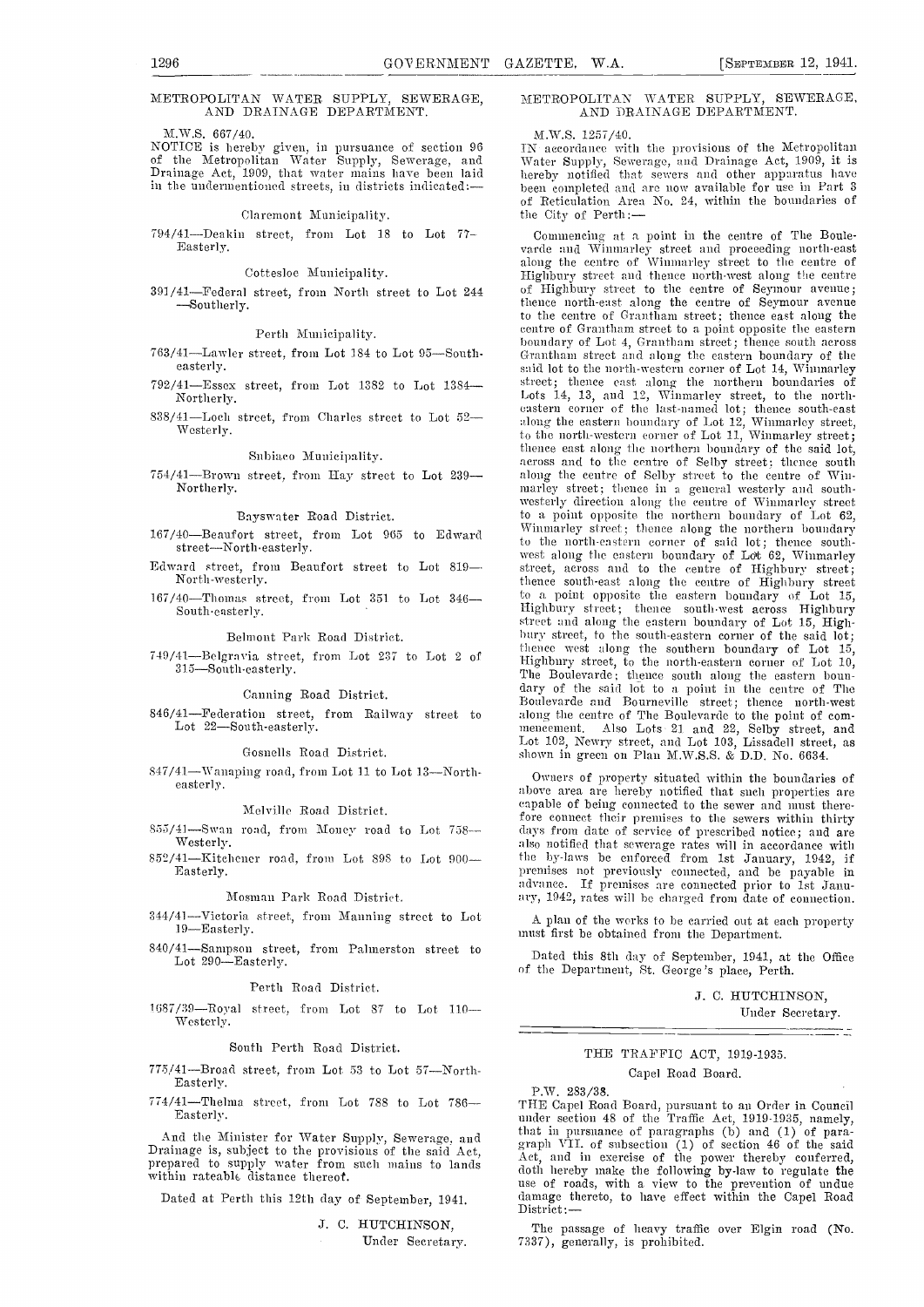The passage of heavy traffic over Fancy road (No. 894) for the months of June, July, August, and September in each year is prohibited and for the remaining months of each year limiting the load, including the months of each year limiting the load, including the weight of the vehicle, to four tons.<br>For the purpose of this by-law "Heavy traffic" shall

mean and include the traffic of all vehicles engaged in the carriage of logs or sleepers.

Penalty for a breach of this by-law not to exceed £20.

Passed by resolution of the Capel Road Board at a meeting held on the 2nd day of August, 1941.

W. W. HUTTON, Chairman.

J. 0. ROBERTS, Secretary.

Recommended-

(Sgd.) H. MILLINGTON, Minister for Works.

Approved by His Excellency the Lieutenant-Governor in Executive Council this 28th day of August, 1941.

(Sgd.) H. T. STITFOLD,<br>Clerk of the Council.

THE WATER BOARDS ACT, 1904, AND THE WATER BOARDS ACT AMENDMENT ACT, 1925.

Water Rate on Country Land.

P.W.W.S. 634/35.<br>NOTICE is hereby given that the Rate Book for the year ending 30th June, 1942, for the country lands in the Kondinin Water Area liable to be rated under the abovementioned Acts has been made up and is open for inspection by ratepayers.

By order of the Minister for Water Supply, Sewerage, and Drainage.

W. S. ANDREW, Under Secretary for Water Supply. Perth, 12th Septeniber, 1941.

Notice of Country Lands Rated in the Kondinin Water Area.

Notice is hereby given that, under the powers con-<br>ferred by the abovementioned Acts, the Minister for Ap<br>Water Supply, Sewerage, and Drainage has ordered a rate of a fixed sum of five pounds and, in addition thereto, a sum of fourpence halfpenny per acre, to be made and levied for the year ending the 30th June, 1942, on each separately assessed parcel of land as entered in the Rate Book, the making up of which is published in the Government Gazette of the 12th September, 1941, M<br>and a local newspaper, and that a memorandum of such Mun and a local newspaper, and that a memorandum of such rate has been entered in the Rate Book and signed.

By order of the Minister for Water Supply, Sewerage, and Drainage.

W. S. ANDREW,

Under Secretary for Water Supply. Perth, 12th September, 1941.

#### WATER BOARDS ACT, 1904.

NOTICE is hereby given that the Rate Book for the ing protection or shelter, either roofed or intended or year ending 30th June, 1942, of all lands in the Broome adapted to be roofed, and whether enclosed by roofs Water Di mentioned Act has been made up and the Rate Book may be inspected at the Office of the Board.

Dated this 31st day of July, 1941.

#### T. BUCKINGHAM, Secretary.

#### Notice.

Notice is hereby given that, under the powers conferred by the abovementioned Act, the Broome Water in  $\lim_{\delta \to 0}$  in

the pound for the Broome Water Distriet to be made and levied for the year ending 30th June, 1942, upon all rateable laud entered in the said book. The rate shall become due and payable forthwith, in accordance with the by-laws made under the aforesaid Act.

Dated this 28th day of July, 1941.

E. deB. NORMAN, Chairman.

#### THE WATER BOARDS ACT, 1904.

#### Water Rate in the Wiluna Water Area.

NOTICE is hereby given that, under the powers conferred by the abovementioned Act, the Board has ordered a rate of two shillings and eightpence in the pound for the Wilnna Water Area to be made and levied for the year ending 30th June, 1942, upon all rateable land entered in the Rate Book; the minimum rate for the abovementioned period for each separately assessed parcel of land the annual rate of which at two shillings and eightpence in the pound would not exceed one pound shall be one pound, and a memorandum of such order has been duly entered in the Rate Book and signed.

By Order of the Board,

 $(Sgd.)$  S. SHIEL, Chairman. (Sgcl.) S. H. HARDWICKE, Secretary.

Notice is hereby given that the Rate Book for the year ending 30th June, 1942, of all lands in the Wiluna Water District now liable to be sated under the abovementioned Act has been made up and the Rate Book may be inspected at the Office of the Wihuna Road Board.

> (Sgd.) S. H. HARDWICKE, Secretary.

### LAND DRAINAGE ACT, 1925.

Drainage Board Elections.

Water Supply Departmeut, Perth, 12th September, 1941.

IT is hereby notified, for general information, in accordance with section 35 of the Land Drainage Act, 1925, that the following persons have been elected members of the undermentioned Drainage Board:

Osborne Park Drainage Board.

Date of Election, Members Elected (Surname and Christian Names).

April, 1941; Smullin, E.<br>April, 1941; Healy, J.

W. S. ANDREW, Under Secretary for Water Supply.

#### MUNICIPAL CORPORATIONS ACT, 1906-1939.

Municipality of Bunbury-By-law No. 69-Buildings.

The said rate is now payable in accordance with the TRIM DUSS P.W. 527/36.<br>The said rate is now payable in accordance with the BUSS DUSS DUSS DUSS DUSS made under the aforesaid Acts.<br>eipal Corporations Act, 1906-1939, the IN pursuance of the powers conferred by the Muni- cipal Corporations Act, 1906-1939, the Council of the Municipality of Bunbury orders that by-law No. 69 (Building By-laws) be amended:-

> (a) Clause  $3:-A$ n addition to clause 3 of a new paragraph, namely,

> 'Building' means and includes erection, structure, detached room, outbuilding, hoarding and every structure of whatever kind capable of affordadapted to be roofed, and whether enclosed by roofs or not, and every part of such structure and any addition

> (b) Clause 9a:-The existing clause 9a be amended as follows:-

> i. by the addition after the word "addition" in hines 2 and 3 thereof of the words ''or outbuildings;''

> by the addition after the word ''addition'' in  $ii$ . line 9 thereof of the words "or outbuildings;"

> by the addition after the words ''three feet'' in line 14 thereof of the words ''except for conditions for outbuildings as provided in clause 12.''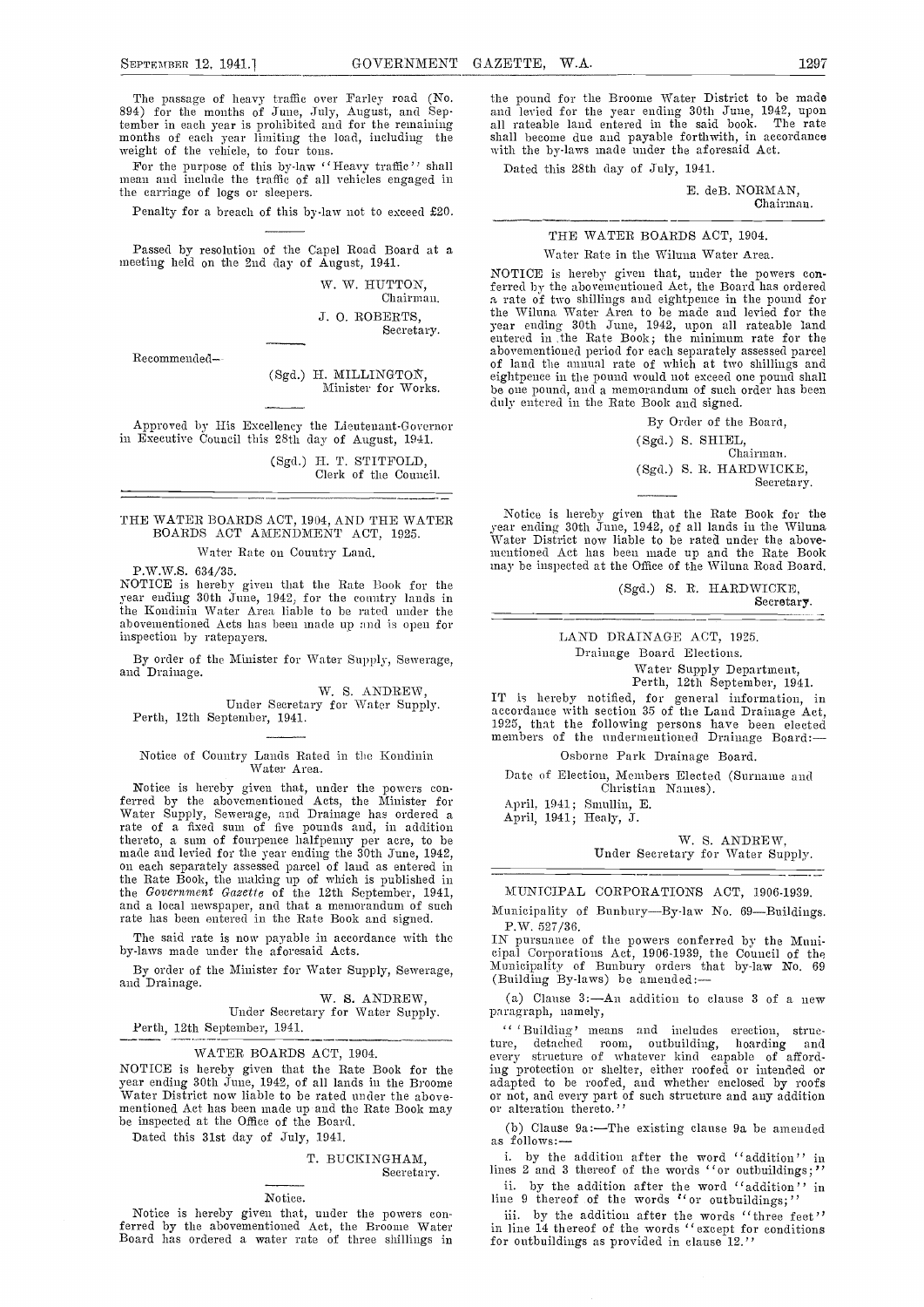(c) Clause  $12-(re$  Outbuildings): The existing clause 12 be amended as follows:-

i. The present clause <sup>12</sup> to he renumbered and called <sup>12</sup> (c) and the following amendment made

- 
- lot.<br>ii. A new clause, numbered 12 (a) to be inserted: Outbuilding or outbuildings shall mean and in-<br>clude any and all structures used or capable and Board District on land other than Crown lands of being used as an appurtenance to a main building, including garages, but shall not include any structure less than 30 sq. ft. floor area which is less than Oft. high.
- iii. A new clause to be numbered  $12$  (b) to be inserted:
- Outbuildings, if of non fire-resisting material, shall comply in all respects with clause 9a, but if 2.<br>built of fire-resisting material the same may traver be built to the side or rear boundary of the prop (subject to subclause (c) hereof).<br>
(d) Clause 19:—Clause 19 be amended by the addi-

tion of a new subclause namely:

vi. Outbuildings:-The above requirements are to apply but the local authority may approve of the following alteration, if the outbuilding is detached from  $\frac{Made}{dt}$  and passed by the the main building viz stumps 4 in x 4 in not more  $\frac{1}{1}$  and day of August, 1941. the main building, viz., stumps 4 in. x 4 in., not more than 4 ft. apart; all other timbers, the spacing of the same may be increased by 33<sup>1</sup> per cent.

Passed by the Council of the Municipality of Bun-<br>bury at a meeting of the local health authority, being<br>the Municipality of Bunbury, held in the Council the Municipality of Bunbury, held in the Chambers, Bunbury, on Monday, 23rd June, 1941.

| [L.S.] | J. T. BLAIR, Mayor.     |
|--------|-------------------------|
|        | JOHN KNOTT, Town Clerk. |

Recommended-

(Sgd.) H. MILLINGTON,<br>Minister for Works.

Approved by His Excellency the Lieutenant-Gover-<br>nor in Executive Council, this 28th day of August, 1941.

(Sgd.) H. T. STITFOLD, Clerk of the Council.

#### MUNICIPAL CORPORATIONS ACT, 1906.

#### Municipal Elections.

Department of Public Works, Perth, 10th September, 1941.

IT is hereby notified, for general information, in accord-<br>ance with section 113 of the Municipal Corporations and the Municipal Corporation 113 of the Municipal Corporations (c) Death]; Name of previous Member; Remarks.<br>
members of the undermentioned Municipal Councils, to fill the vacancies shown in the particulars hereunder:

Date of Election; Member Elected (Surname and 29/8) Christian Name); Ward; Occupation; How Vacancy<br>occurred [(a) Retirement, (b) Resignation, (c)<br>Death]; Name of previous Member; Remarks.

Cottesloe Municipal Council.

- 30/8/41; Birkbeck, Ernest William; East; milk vendor>
- (c); G. W. Birkbeck; unopposed.<br>30/8/41; Black, John; (\*); company director; (a);
- John Black; unopposed.<br>30/8/41; Houghton, Frederick Benjamin; (†); chartered accountant; (a); F. B. Houghton; unopposed.

York Municipal Council.

16/8/41; Main, James Hewitt; (f) ; accountant; (b) R. M. Pemberton; unopposed.

Elected Mayor; Elected Auditor.

(Sgd.) W. S. ANDREW,

Under Secretary for Public Works.

#### ROAD DISTRICTS ACT, 1919-1939.

Gosnells Road Board.

#### By-law Relating to Excavations. \\ 106/37.

thereto, by the addition of the words, T.W. 106/37.<br>An application for an outbuilding, being a motor WHEREAS by the Road Districts Act, 1919-1939, the<br>garage, the local authority may by resolution Road Board of any distric in special circumstances permit the same to be nearer to the frontage than 20 feet, in the Gosnells Road Board, in pursuance of the powers which case the doors of the same, when opened, aforesaid of the said Board, under a which case the doors of the same, when opened, aforesaid of the said Board, under and by virtue of the must not project over the boundary of the said Act and of any other authority enabling it in that behalf, doth hereby m WHEREAS by the Road Districts Act, 1919-1939, the laws for all or any purpose in the said Act mentioned, the Gosnells Road Board, in pursuance of the powers said Act and of any other authority enabling it in that by-law:

Road Board District on land other than Crown lands-

- (a.) quarry for stone, gravel, or other material; or
- (b) carry on, for the purpose of recovering any stone, gravel, or other material, any operation whereby an excavation is created or en-

larged, without the license of the Board first had and obtained.

lot if an approved parapet wall is constructed,<br>otherwise conditions of clause 9a shall apply buyingly permit any act or omission on any property<br>otherwise conditions of clause 9a shall apply owned or occupied by him in co If any person shall either by act or omission contravene this by-law or, being the owner or occupier of property within the Gosnells Road Board District, shall he shall be guilty of an offence under this by-law, and on conviction for such offence shall be liable to a penalty not exceeding ten pounds.

Made and passed by the Gosnells Road Board on the

E. PHILLIPS, Chairman. RICHARD RUSHTON, Secretary.

Recommemided--

(Sgd.) H. MILLINGTON, Minister for Works.

Approved by His Excellency the Lieutenant-Governor in Executive Council on the 28th day of August, 1941.

(Sgd.) H. T. STITFOLD, Clerk of the Council.

## THE ROAD DISTRICTS ACT, 1919-1939.

### Road Board Elections.

Department of Public Worke, Perth, 10th September, 1941.

IT is hereby notified, for general information, in accord- alice with section 92 of the Road Districts Act, 1919- 1939, that the following gentlemen have been elected members of the undermentioned Road Boards, to fill the vacancies shown in the particulars hereunder:-

Date of Election; Member Elected (Surname and Christian Name); Ward; Occupation; How Vacancy occurred [(a) Effluxion of time, (b) Resignation, (c) Death] ; Name of previous Member; Remarks.

#### Katanning Road Board.

29/8/41; Haddleton, Job Francis; Moojebing; farmer; (b); .1. F. Haddleton; unopposed.

Dardanup Road Board.

30/8/41; Hardie, Archibald Edmund; East; grazier; (b); M. T. Flynn; unopposed.

#### Wyndham Road Board.

- $30/8/41$ ; Bruton, Arthur; -; hotelkeeper; (b); W. Skuthorp; unopposed.
- $30/8/41$ ; Finlay, Norman; -; storekeeper; (b); C. E. Fhinders; unopposed.

Capel Road Board.

 $6/9/41$ ; Tucker, Frederick Roland Thomas Henry; -;  $orchardist$ ; (b); B. W. Prowse.

W. S. ANDREW,

Under Secretary for Public Works.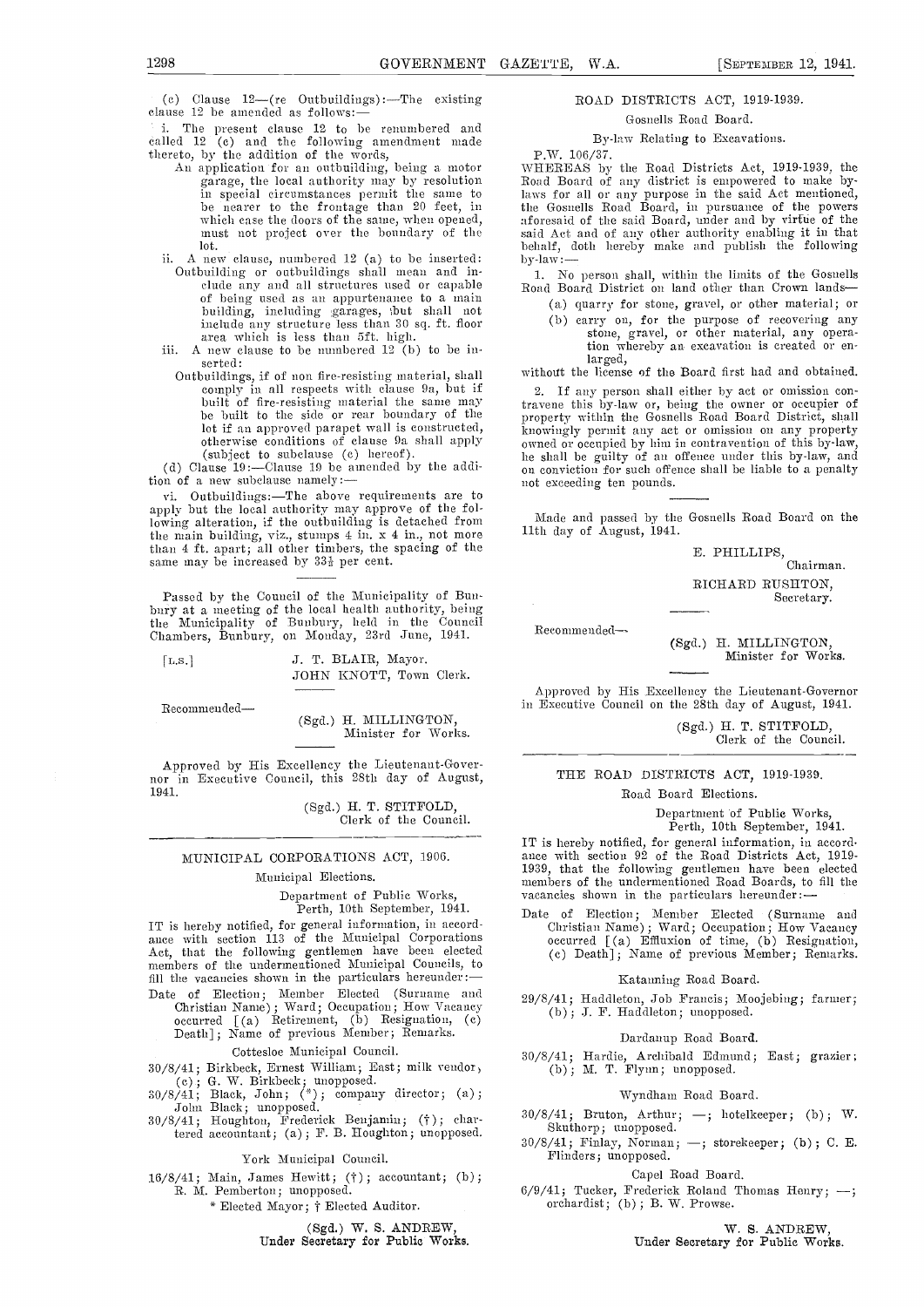Council has been pleased to approve, under section 4 of the Noxious Weeds Act, 1924, of the weed Amsinckia hispida (Ruiz et Pav.) Johnston-Yellow Burweed-being declared a noxious weed throughout the State.

> (Sgd.) G. K. BARON HAY, Acting Under Secretary for Agriculture.

#### APPOINTMENTS

(under section 5 of Registration of Deaths and Mar-Registration of Births, Deaths, and Marriages Act Amendment Act, 1914).

Registrar General's Office, R.G. No. 53/41. Perth, 10th September, 1941.

IT is hereby notified, for general information, that Constable F. J. O'Loughlin has been appointed to act, tem-<br>porarily, as Assistant District Registrar of Births and Deaths for the Blackwood Registry District, to reside at Nannup during absence on leave of Constable J. J. McCarley; appointment to date from 5th September, 1941.

HG. No. 27/3d.

IT is hereby notified, for general information, that Mr.<br>Charles Alexander Fisher has been appointed to act,<br>temporarily, as Assistant District Registrar of Births and temporarily, as Assistant District Registrar of Births and Deaths for the Murcinson Registry District, to reside at Meekatharra, during the absence of Mr. N. N. Houston<br>on other duties; appointment to date from 2nd September, 1941.

R.G. No. 25/37.<br>IT is hereby notified, for general information, that Mr. IT is hereby notified, for general information, N. N. Houston has been appointed to act, temporarily, as District Registrar of Births, Deaths, and Matriages for the Murchison Registry District, to reside at Cue, vice Mr. G. M. Hickey transferred; appointnient to date from 5th September, 1941.

#### Registrar General's Officc, Perth, 11th September, 1941.

IT is hereby published, for general information, that the nndermentioned Minister has been duly registered in this Office for the celebration of Marriages through-<br>
out the State of Western Australia:—<br>
out the State of Western Australia:—<br>
on full pay for each completed year of service.

R.G. No., Date, Denomination and Name, Residence, Registry District.

#### CHURCH OF CHRIST.

31/41; 4/9/41; Mr. Harold Richard Fitch; 167 Egan (c) Holiday pay shall not accrue during a worker's street, Kalgoorlie; East Coolgardie.

> R. J. LITTLE, Acting Registrar General.

#### IN THE COURT OF ARBITRATION OF WESTERN AUSTRALIA.

#### No. 14 of 1941.

Between Federated Clerks' Union of Australia Indusand The Fremantle Municipal Tramways and Electric Lighting Board, Respondent.

WHEREAS an industrial dispute existed between the performed. abovenamed parties: And whereas the said dispute was referred into Court for the purpose of hearing and A re determination: And whereas the parties subsequently met and conferred and have arrived at agreement on all mat-<br>ters in difference: And whereas the parties have this day appeared before the Court by their respective repre-<br>sentatives and requested the Court to make the said agreement an Award of the Court: Now, therefore, the The Board and the officer shall be seve<br>Court, pursuant to section 63 of the Act and all other sible for the proper posting of the record.<br>powers therein enabling it, he be deemed an Award of the Court:

#### Memorandum of Agreement.

(Note:--Wherever the word "Award" occurs herein it shall be taken to mean and include ''Agreement.")

#### 1.Area and Scope.

Agric. 2070/25, Vol. III.; Ex. Co. No. 1651. His the employ of the Fremantle Municipal Tramways and<br>HIS Execllency the Lientenant-Governor in Executive Electric Lighting Board and over an area comprised of This Award shall apply to Receiving Office Clerks in the employ of the Freniantle Municipal Trarnways and Electric Lighting Board and over an area comprised of the operations of the Board.

#### 2.-Definitions.

"Officer" shall mean any member of the staff

covered by tins Award. ''Board'' shall mean the Board of the Fremantle Municipal Tramways and Electric Lighting Board in office for the time being.

''Union'' shall mean the Federated Clerks' Union of Australia Industrial TJnion of Workers, WA. Branch.

#### 3.-Hours of Duty.

The ordinary hours of duty shall be forty-two and a half  $(42\frac{1}{2})$  per week.

#### 4.Overtime.

Overtime shall mean all time worked outside the ordinary hours of dnty and shall be paid for as

- follows:-<br>(a) For all time worked outside the ordinary hours (a) For all time worked outside the ordinary hours on Mondays to Saturdays, inclusive—at the rate of time and a half for the first tln'ee (3)
	- hours and double time thereafter.<br>(b) For all time worked on New Year's Day, Good (h) For all time w-orked on New Year's Day, Good Friday, Easter Monday, Labour Day, Anzae Day, Christmas Day, and Boxing Dayat the rate of double time.
	- For all time worked on Sundays, Anniversary Day, Easter Saturday, Foundation Day, Royal Show Day, and King's Birthdayat the rate of time and a half.
	- sion of a meeting of the Fremantle Trotting Club shall be paid for a minimum engage-<br>ment of two (2) hours at the rate of double time.

#### 5.-Meal Allowance.

When an officer, without being notified on the previous clay, is required to continue working after the usual finishing time for more than one (1) hour, he shall be provided with any meal required or shall be paid one shilling and sixpence (is. 6d.) in lieu thereof.

#### 6.Annual Leave.

(a) All officers shall be granted two  $(2)$  weeks' leave

(b) A worker not completing a year of service shall be granted pay in lieu of holidays in the proportion that his length of service bears to the full year's employment.

absence from his employment for any cause whatsoever.<br>(d) A worker who is summarily dismissed for mis-<br>conduct or dereliction of duty, or who illegally severs<br>his contract of service, shall lose all rights under this clause.

### 7.Engagement.

The engagement of any officer shall be terminable by one (1) week's notice on either side.

#### 8.-Reference.

A reference shall be given to any officer of not less than three months' service containing all necessary information in regard to length of service and duties<br>performed. 9.—Record.

A record shall be kept by the Board showing the name of each officer under this Award, the hours worked each day and the amount of wages received each pay. The said record shall be open to the inspection of an accredited representative of the union during working hours.

The Board and the officer shall be severally respon-

#### 10. Wages.

The minimum rate of wages payable to officers covered by this Award shall be as follows:

|                       |                      |                          |                          | Per Week.          |
|-----------------------|----------------------|--------------------------|--------------------------|--------------------|
|                       |                      |                          |                          | $\pounds$ s.d.     |
| (a) Basic wage        | $\ddot{\phantom{0}}$ | <b>Contractor</b>        | $\sim$ $\sim$ $\sim$     | $\therefore$ 410 5 |
| $(b)$ Margin $\ldots$ | $\cdots$             | <b>Contract Contract</b> | <b>Contract Contract</b> | $\cdot$ 2 0        |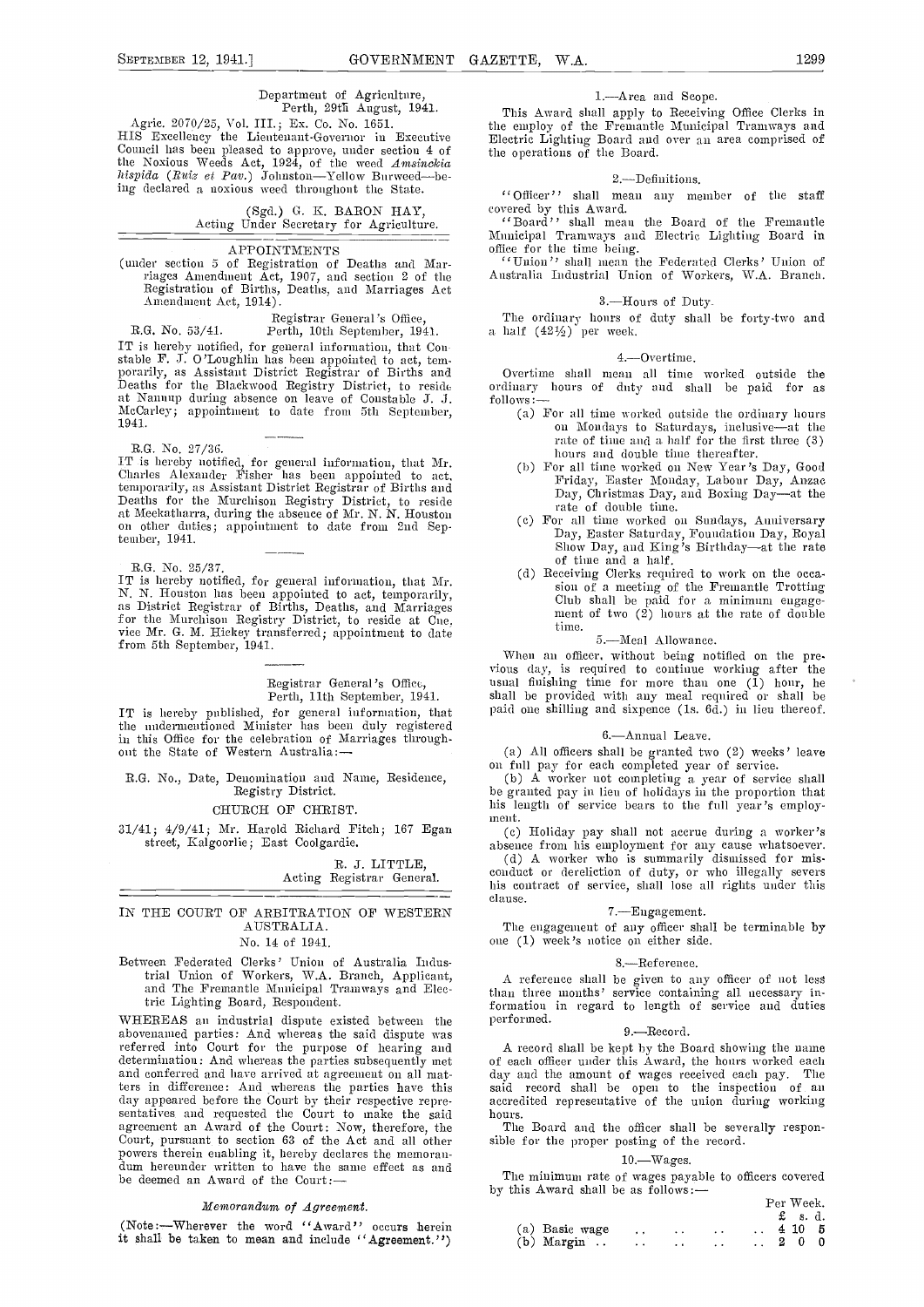11.-Free Transit on Cars and Buses. The existing custom to continue.

12. Board of Reference.<br>(a) The Court may appoint, for the purpose of the (a) The Court may appoint, for the purpose of the Award, a Board of Reference. Such Board shall consist of a chairman and two (2) other representatives, one to be nominated by each of the parties, as prescribed<br>by the regulations to the Industrial Arbitration Act, by the regulations to the Industrial Arbitration Act,<br>1912-1935. There are assigned to such Board, in the the date of this Agreement shall continue to be observed.<br>1912-1935. There are assigned to such Board, in the the da event of 110 agreement being arrived at between the parties to this Award, the functions of:--<br>(i) adjusting any matters of difference which may<br>arise between the parties from time to time,

- 
- tions for any occupation or calling not specifically mentioned in the Award;
- fically mentioned in the Award; deciding any other matter that the Court may to be refer to such Board from time to time.

(b) An appeal shall lie from any decision of such  $B$ oard in the manner and subject to the conditions pro. starts scribed in the regulations to the Industrial Arbitration  $(c)$ Act, 1912-1935, which, for this purpose, are embodied in  $\frac{\text{than}}{\text{mean}}$ this Award.

#### $13. -$ Term.

(3) years as from midnight 29th August, 1041.<br>I certify, pursuant to section 63 of the Industrial overtime rates.<br>Arbitration Act, 1912-1935, that the foregoing is a copy (b) Overtim<br>of the Agreement arrived at between th tioned above.

Dated at Perth this 29th day of August, 1941.

(Sgd.) WALTER DWYER,

President.

Filed at my Office this 29th day of August, 1941.

J. H. BOGUE, Clerk of the Court of Arbitration.

# (No. 15 of 1941.)

# (Beg. 1/9/41.)

THIS Agreement, made in pursuance of the Industrial Arbitration Act,1912-1935, this thirteenth day of August, one thousand mime hundred and forty-one between the West Australian Shop Assistants and Ware- 3 a.u<br>house Employees' Industrial Union of Workers, Perth — minu (hereinafter called ''the union''), of the one part, and the Swan Wool Scouring Co. of W.A., Ltd.; the Jandakot Wool Scouring Co., Ltd.; The Hulme Wool Scouring Co. (1938), Ltd.; the West Australian Meat Exports Company, Ltd. (hereinafter called "the employers"), of the other part, witnesseth that, for the considerations hereina

#### 1.Definitions.

(1)  $\lq$ <sup>c</sup> Casual hand'' shall mean a worker engaged by the hour and who may be put off or leave his employer's

- service at any monient without notice: Provided that (a) any worker who is employed for less than four (4) consecutive weeks shall be classed as a casual hand;
	- (b) a casual hand shall not be employed for less than four  $(4)$  hours in any one day;
	- (c) where a casual hand is dismissed the wages due to him shall be paid in cash on the termination of his employment, but where a casual hand is dismissed for cause, the wages due to him shall be paid not later than the next pay day.

(2) ''Weekly hand'' shall mean a worker engaged by the week and whose employment shall be terminable by the week and whose employment shall be terminable by not less than one (1) week's notice on either side.

(3) ''Wool sorter'' in scouring establishments shall inean a worker performing all or any of the following work in connection with wool prior to the scouring of such wool: $\leftarrow$ 

- 
- such wool:---<br>
(a) Separating the clean from the dirty.<br>
(b) Separating the large and longer staple pieces
	- Taking the rough and stains from cleaner hai pieces and separating for èolour.

2.---Hours.<br>Forty-four (44) hours shall constitute a week's work, to be worked between the hours of 8 a.m. and 5 p.m. on Monday to Friday, inclusive, and between 8 a.m. and 12 o'clock noon on Saturday.

#### 3.-Meal Times and Meal Money.

(a) The meal times observed in each establishment at

except such as involve interpretations of the entitled to one shilling and sixpence (1s. 6d.) meal<br>provisions of the Award, or any of them; money, if he is required to work after 12 o'clock mid-<br>(ii) classifying and fixing the date of this Agreement shall continue to be observed.<br>
(b) If any worker is required to return to work after<br>
6 p.m. Monday to Friday, inclusive, or after 12 o'clock noon on Saturday, he shall be paid one shilling and sixpence (1s. 6d.) meal money. A worker shall also be entitled to one shilling and sixpence (1s. 6d.) meal money, if he is required to work after 12 o'clock mid-<br>night. Should a worker who has worked during the night up

to breakfast time in tile morning be required to continue to work after 8 a.m., he shall be paid one shilling and sixpence (1s, 6d,) meal money: Provided that such payment shall not be made in the case of a worker who starts work at 7 a.m.

Meal mooney shall be paid to the worker not later than 5 p.m. on the day that he is required to return to work overtime.

#### 4.Overtime.

The term of this Award shall be for a period of three (a) All time worked prior to the usual starting time or after the usual finishing time shall be paid for at

- (b) Overtime rates shall be: $-$
- for work performed up to 10 p.m., Monday to<br>for work performed up to 10 p.m., Monday to<br>for work performed after 10 p.m. and until<br> $\frac{1}{2}$ .
- the starting time next day, Monday to Friday,<br>inclusive—double time;
- for work performed during meal times or on Saturday after 12 o'clock 110011 or on any of the holidays prescribed by this Agreement-double time;
- (iv) for work performed by adults on Sunday-five shillings (5s.) per hour: Provided that overtime rates for junior workers shall not be less than one shilling and sixpence (1s. 6d.) per hour.

5.—Smoke-ohs.<br>If any worker is required to work beyond 9 p.m. and/or  $3$  a.m., he shall be allowed an interval of fifteen (15) minutes for smoke-oh.

|                                                                    | $6 - Wages.$                                         |                                                                                                                                                         |  |
|--------------------------------------------------------------------|------------------------------------------------------|---------------------------------------------------------------------------------------------------------------------------------------------------------|--|
|                                                                    | Within a 15-mile<br>radius from the<br>G.P.O. Perth. | Within a 25-mile<br>radius from the<br>P.O., Fremantle.<br>excluding the<br>area contained<br>within a radius<br>of 15 miles from<br>the G.P.O., Perth. |  |
| $(1)$ Adults:                                                      | $\pounds$ s.d.                                       | $f$ s.d.                                                                                                                                                |  |
| (a) Basic wage per<br>week $\therefore$ 4 10<br>(b) Casual<br>hand | - 5                                                  | 4 10 10                                                                                                                                                 |  |
| (wool sorter)                                                      | per hour  0 2 8.5/22                                 | $0\quad 2$<br>8-15/44                                                                                                                                   |  |
|                                                                    |                                                      |                                                                                                                                                         |  |

Margin per Week.

# $£$  s. d.<br>0 18 0

(c) Weekly hand (wool sorter .. 0 18 0<br>Wool sorters sorting dead wool shall be paid an extra allowance at the rate of six shillings (6s.) per week.

|  |                          |  |               |                                            | % of Male Basic |
|--|--------------------------|--|---------------|--------------------------------------------|-----------------|
|  | (2) Junior weekly hands: |  |               |                                            | Wage per Week.  |
|  | 14 to 15 years of age    |  | $\ddotsc$     | $\ddot{\phantom{0}}$                       | 29.0            |
|  | 15 to 16 years of age    |  |               | $\ddotsc$                                  | 35,5            |
|  | 16 to 17 years of age    |  | $\sim$        | $\mathbf{v}$ , $\mathbf{v}$ , $\mathbf{v}$ | 42.0            |
|  | 17 to 18 years of age    |  | $\cdots$      | $\ddotsc$                                  | 54.0            |
|  | 18 to 19 years of age    |  | $\sim$ $\sim$ | $\ddotsc$                                  | 67.5            |
|  | 19 to 20 years of age    |  | $\sim$        | $\ddotsc$                                  | 83.5            |
|  | 20 to 21 years of age    |  |               | $\ddot{\phantom{a}}$                       | 99.5            |

(3) Junior casual hands: - Any junior worker emphoyed fom- less than four (4) consecutive weeks shall be paid at the rate prescribed in subciause (2) of this clause, plus one penny half-penny  $(1\frac{1}{2}d.)$  per hour.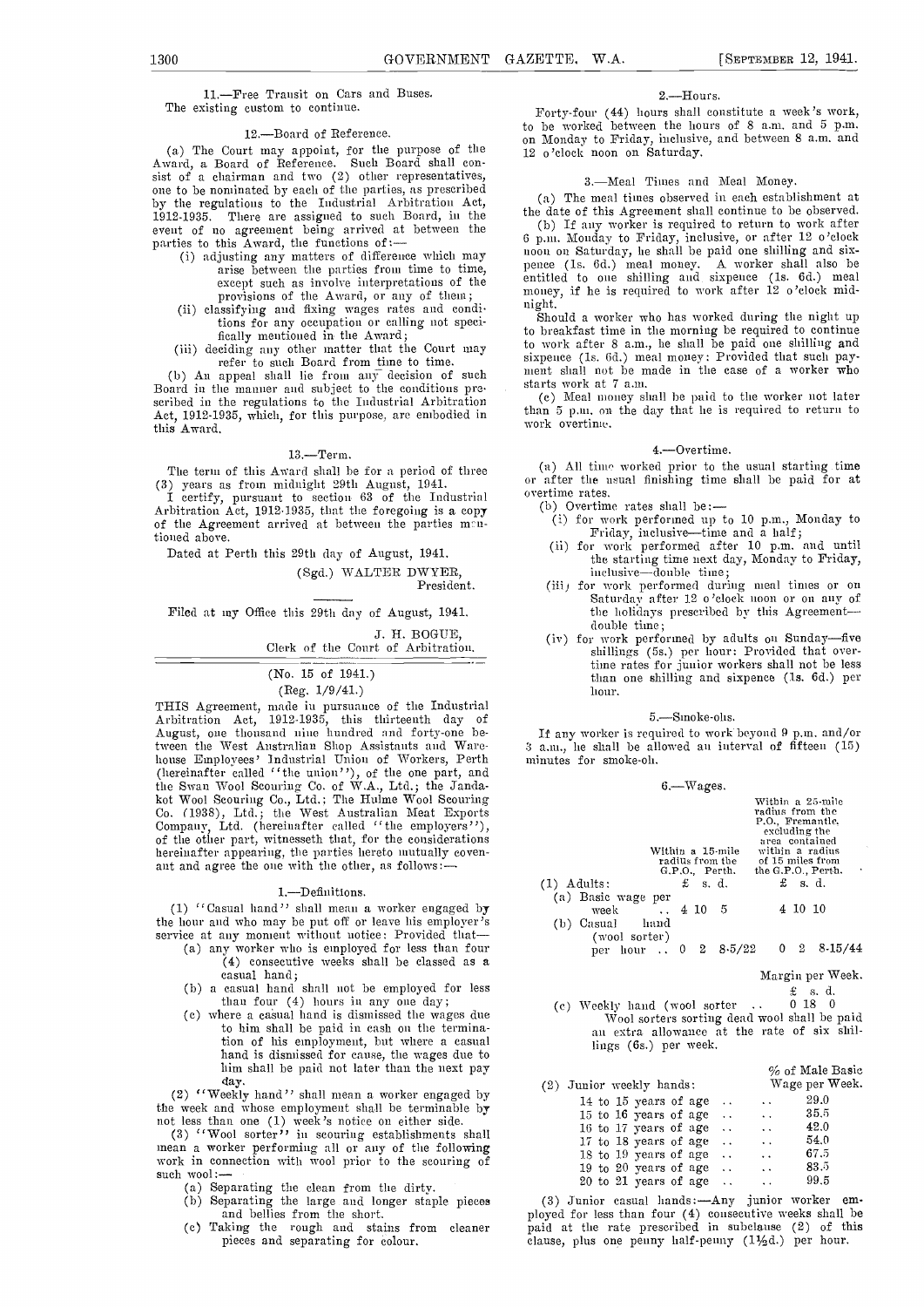#### $7$ .--Duties of Junior Weekly Hands.

If any junior weekly hand is called upon to do any Wages shall be paid on any one of the first five (5) work other than the following, namely :---elementary days of the week: Provided that, when overtime is sorting, cleaning up and sweeping up, opening up and emptying bales or bags, sewing up packs after pressing, moving skips, and emptying same or any light work ordered by the storeman or man in charge, he shall be paid the minimum adult rate.

8.—Proportion of Junior Workers.<br>Employers shall be entitled to employ one (1) junior Employers shall be entitled to employ one (1) junior worker, and thereafter additional junior workers may be employed in the proportion of one (1) junior worker to every four (4) or fraction of four (4) adult workers.

9.—Engagement.<br>All labour required shall be engaged between 7.30 a.m. and 8 a.m., but in the event of sufficient men not being available between these times, the employer shall have the right to engage other labour which may report later in the day: Provided that workers shall be entitled to payment only as from the time at which they are told to report for work.

#### $10 -$ Area.

This Agreement shall be limited in its effect to the area comprised within a radius of twenty-five (25) miles from the Post Office, Fremantle.

11.—Term.<br>The currency of this Agreement shall be for three (3) years from the date hereof: Provided that at any tune When a worker is required during his ordinary work-<br>after the expiration of twelve (12) months from that ing hours to work outside his usual place of employment, after the expiration of twelve (12) months from that date, the Court may alter or amend same on the application of any party or person affected by its provisions.

#### 12.Holidays.

The following days, or the days observed in lieu, shall<br>be observed as holidays and, so far as weekly workers<br>are concerned, paid for, namely:—New Year's Day,<br>Anniversary Day, Good Friday, Easter Saturday, Easter<br>Monday, A

#### 13.-Annual Leave.

Each weekly worker, after completion of each year's continuous employment as a weekly hand, shall be en-<br>titled to one (1) week's annual leave on full pay. Most Australian Shop

titled to one (1) week's annual leave on full pay. Provided that a weekly hand not completing a full year's service shall he granted pay in lieu of leave, after the first month, in proportion as his length of service is to the full year's employment.

#### 14.-Higher Duties.

A worker who is required to do work for which a higher rate is prescribed in this Agreement than that which he usually performs, shall be entitled to payment at the higher rate whilst so employed.

#### 15.-Time and Wages Book.

The employer shall keep or cause to be kept and entered up a book containing:

- (a) the name of each worker to whom this Agreement applies;
	- (b) the class of work performed by  $\lim_{x \to 0}$ ;<br>(c) the hours worked each day by  $\lim_{x \to 0}$ ;
	-
- (c) the hours worked each day by him; (d) the wages (and overtime, if any) paid to him; (e) the ages of junior workers.

Such book shall be open to inspection by a repre-<br>sentative of the union between the working hours of 10 a.m. and 4 p.m.

#### 16.-Under-rate Workers.

(a) Any worker who by reason of old age or infirmity is unable to earn the minimum wage may be paid such  $\frac{L \text{td}}{L \text{d} \cdot \text{d}}$ lesser wage as may from time to time be agreed upon in writing between the union and the employer.

(b) In the event of no agreement being arrived at,<br>the matter may be referred to the Board of Reference Signed for and on behalf<br>for determination. of the West Australian for determination.

(c) After application has been made to the Board,  $\mu$  and pending the Board's decision, the worker shall be  $\mu$  and be employed at the proposed oflesser rate.

#### 17.-Pay Day.

Wages shall be paid on any one of the first five (5) days of the week: Provided that, when overtime is worked on pay day, workers shall be paid in time to enable them to leave their work by 5 p.m.

#### 18.-Board of Reference.

The Court may appoint, for the purpose of this Agreement, a Board of Reference.

The Board shall consist of a chairman and two (2) representatives, one to be nominated by each of the parties. There shall be assigned to the Board in the event of no agreement being arrived at between the parties to this Agreement, the functions of:—

- adjustiug any matters of difference which may arise between the parties from time to time, except such as involve interpretations of the provisions of this Agreement or any of them;
- (b) classifying and fixing wages, rates, and conditions for any occupation or calling not specifically mentioned in the Agreement;
- (c) deciding any other matter that the Court may refer to the Board from time to time.

#### $19 - G$ ong.

The employer shall provide a gong and all work shall start and finish with the gong.

#### 20.-Travelling Time.

When a worker is required during his ordinary workor is transferred from one job to another, the employer shah provide the necessary means of transport or pay the worker any reasonable expenses incurred.

#### 21.-Basic Wage Variations.

The hourly rates set out in clanse  $6$  (1) (b) are subject to adjustment, in accordance with any variation of the basic wage which may be ordered by the Court from

set their hands and seals the day and year first herein-<br>before written.

The Common Seal of The West Australian Shop<br>Assistants and Warehouse Employees' Industrial Union of Workers, Perth, was hereunto affixed in the presence of-W. H. GILES, President. REG. BOURKE, Secretary. Signed for and on behalf

- of the Swan Wool<br>Scouring Co. of W.A. in the presence of-E. Parncutt.
- Signed for and on behalf of the Jandakot<br>Wool Scouring Co., Scouring  $W$ ool Scouring Co., A. F. KING,<br>Ltd., in the presence  $\begin{bmatrix} A & F & KING \\ \text{of} & \text{Man} \end{bmatrix}$ 
	- E. Parncutt.
- Signed for and on behalf of the Hulme Wool Scouring Co.  $(1938)$ , BRUCE GOYDER, Ltd., in the presence Director.
	- R. A. Long.
- Meat Exports Company, W. L. MORGAN, Ltd., in the presence General Manager. Ltd., in the presence

C. Bennett.

[SEAL.]

J. C. ANTOINE, Managing Director.

Manager.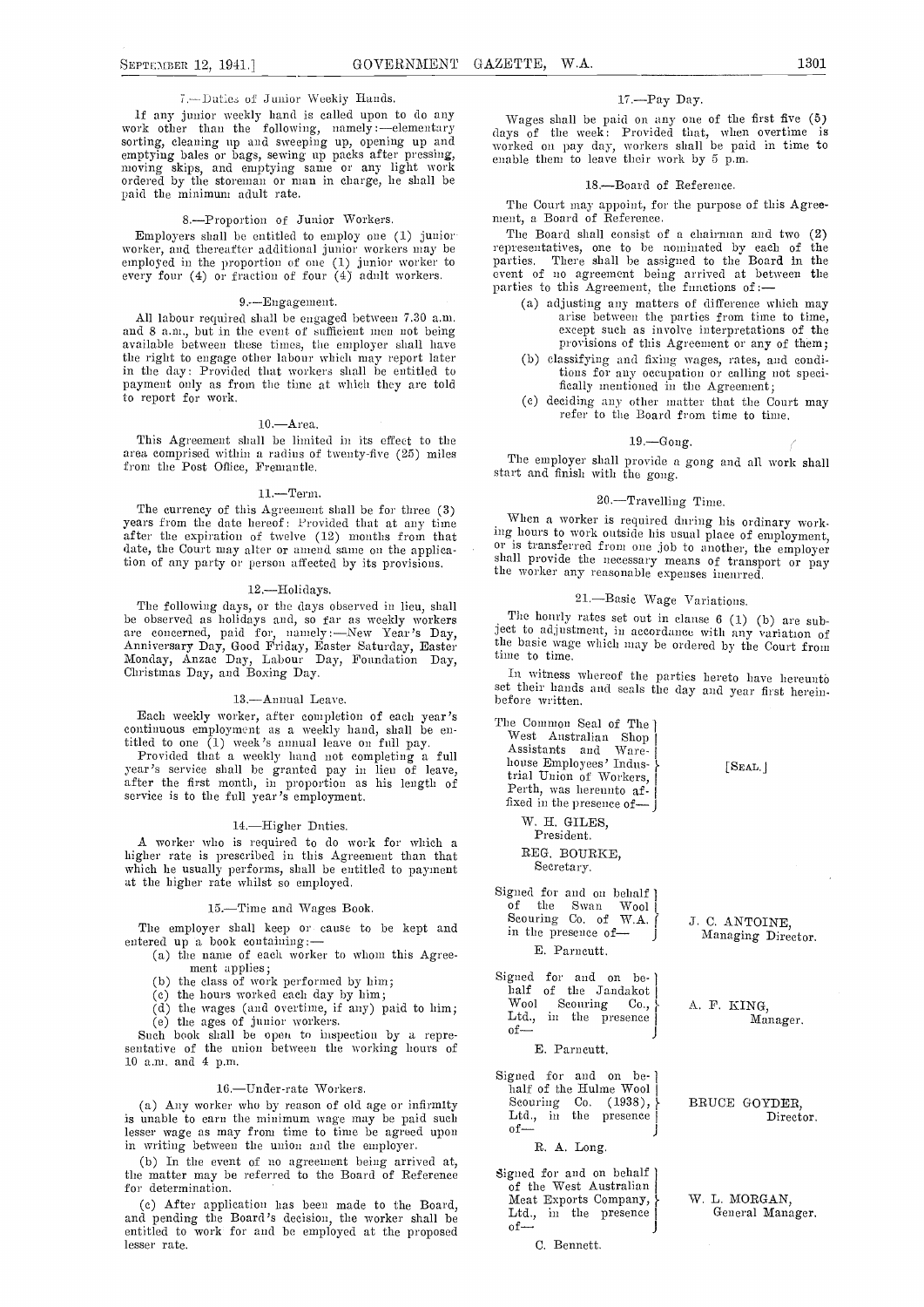### WESTERN AUSTRALIAN GOVERNMENT TENDER BOARD.

#### Accepted Tenders.

| Tender<br>Board<br>No. | Date.                  | Contractor.                | Sche-<br>dule<br>No.     | Particulars.                                                                                                                                   | Department<br>concerned.                                                                                                | Rate.                                                 |
|------------------------|------------------------|----------------------------|--------------------------|------------------------------------------------------------------------------------------------------------------------------------------------|-------------------------------------------------------------------------------------------------------------------------|-------------------------------------------------------|
| 513/41                 | 1941.<br>5<br>$S$ ept. | Webster & Lumsden          | 183 <sub>A</sub> ,       | Purchase of Steel Tyres and<br>Rails and Mild Steel, Selected,<br>for a period of 2 years as from<br>1st September, 1941, as fol-<br>$lows :=$ | Railways                                                                                                                |                                                       |
|                        |                        |                            |                          | Item 1-Steel Tyres and<br>Rails, approx. 200 tons<br>per annum                                                                                 | $\ddotsc$<br>                                                                                                           | $£2$ 10s. per ton.                                    |
|                        |                        |                            |                          | Item 2-Mild Steel, Selected<br>approx. 400 tons per an-<br>num                                                                                 | $\cdots$<br>$\ddotsc$<br>.                                                                                              | £3 per ton.                                           |
| 521/41                 | 5<br>Sept.             | R. O. Williams<br>$\cdots$ | 200 <sub>A</sub><br>1941 | Jarrah Piles, 14in. Crown, as<br>$follows :=$                                                                                                  | Harbour<br>and<br>Lights                                                                                                |                                                       |
|                        |                        |                            |                          | Item $1 - 8/14$ ft.<br>$\cdots$<br>Item $2 - 12/12$ ft.<br>$\ddotsc$<br>Item $3-36/10$ ft.<br>.<br>F.O.R. North Fremantle                      | $\ddotsc$<br>$\cdots$<br>$\cdots$<br>$\cdots$<br>$\ddotsc$<br>$\ddotsc$<br>$\sim$ $\sim$ $\sim$<br>$\cdots$<br>$\cdots$ | 2s. 6d. per ft.<br>2s. 6d. per ft.<br>2s. 6d. per ft. |
| 403/41                 | 5<br>Sept.             | Atkins $(W.A.), Ltd. $     | 138A,<br>1941            | One Pulley type Clutch and Oper-<br>ating Gear-Nuttall No. 25<br>Double Disc Friction Clutch.                                                  | State Brickworks                                                                                                        | for $£95$ .                                           |
| 540/41                 | 8<br>Sept.             | Arthur McPhee<br>$\cdots$  | 208 <sub>A</sub><br>1941 | as per Item 1<br>300 only Secondhand 44-gallon<br>Drums, as per Item 1                                                                         | Main Roads<br>$\cdots$                                                                                                  | 8s. each.                                             |

#### Addition to Contract.

| Tender Board No. | $_{\rm Date.}$ | Contractor. | Particulars.                                                                                                                        |
|------------------|----------------|-------------|-------------------------------------------------------------------------------------------------------------------------------------|
| 794/40           | 1941.          | Bell Bros.  | Approx. 500 cub. yds. Clean Coarse White Sand under Item 1 of Schedule 356a, 1940, at 4s. cub. yd., delivered at New Perth Hospital |
|                  | Sept.          | $\cdots$    | Site.                                                                                                                               |

### TENDERS FOR GOVERNMENT SUPPLIES

|               | Date of<br>Advertising. |           | Schedule No.                                    | Supplies required.                                                                                                                                                                                                                              | Date of<br>Closing. |  |
|---------------|-------------------------|-----------|-------------------------------------------------|-------------------------------------------------------------------------------------------------------------------------------------------------------------------------------------------------------------------------------------------------|---------------------|--|
|               | 1941.                   |           |                                                 |                                                                                                                                                                                                                                                 | 1941.               |  |
| Aug. 21       |                         | $\ddotsc$ | 186a to 196a, 1941                              | Reinforced Concrete Pipes, for 12 months during 1941-42<br>$\cdots$                                                                                                                                                                             | Sept. 18            |  |
| Aug. 21       |                         | $\ddotsc$ | 197 <sub>A</sub> and 198 <sub>A</sub> ,<br>1941 | Concrete Lining of Cast Iron and Steel Pipes, for 12 months during 1941-42                                                                                                                                                                      | Sept. 18            |  |
| Sept. 2       |                         | $\cdots$  | 213A, 1941<br>$\cdots$                          | Metal Filing Cabinets, 4 sets $(2/70$ trays, $1/39$ drawers, and $1/30$ drawers)                                                                                                                                                                | Sept. 18            |  |
| ${\rm Sept.}$ | - 5                     | $\cdots$  | 217A, 1941                                      | Column type Drills and Motors complete, $1\frac{1}{4}$ in. capacity, 3-phase 440-Volt,<br>40-Cycle current, 2 only                                                                                                                              | Sept. 18            |  |
| Sept. 11      |                         | $\ddotsc$ | 222 <sub>A</sub> , 1941                         | F.A.Q. to Prime Wheaten Chaff, as required, for 3 months commencing 1st<br>October, 1941                                                                                                                                                        | Sept. 18            |  |
| Sept. 11      |                         | $\cdots$  | 223A, 1941                                      | Potatoes and Onions for Government Hospitals and Institutions for 3 months<br>commencing 1st October, 1941                                                                                                                                      | Sept. 18            |  |
| Sept. 11      |                         | $\ddotsc$ | 226 <sub>A</sub> , 1941                         | Tea for Government Hospitals and Institutions and for Native Rations during<br>October, 1941                                                                                                                                                    | Sept. 18            |  |
| Sept.         | $\overline{4}$          | $\ddotsc$ | 215A, 1941                                      | Hot Air Steriliser, Autoclave, and Steam Steriliser for Perth Hospital                                                                                                                                                                          | Sept. 25            |  |
| Sept.         | -9                      | $\cdots$  | 224 <sub>A</sub> , 1941                         | For Sale by Tender.<br>Jarrah Weatherboard Bungalow, comprising 4 Main Rooms and Passage and<br>Verandah 9 ft. wide all round, at State Battery, Greenbushes, where inspec-<br>tion can be made on application to Mining Registrar, Greenbushes | Sept. 18            |  |

Tenders addressed to the Chairman. Tender Board, Perth, will be received for the above-mentioned supplies until 2-15 p.m. on the date of closing.

Tenders must be properly indorsed on envelopes, otherwise they are liable to rejection.

Tender forms and full particulars may be obtained on application at the Tender Board Office, Murray street, Perth. No tender necessarily accepted.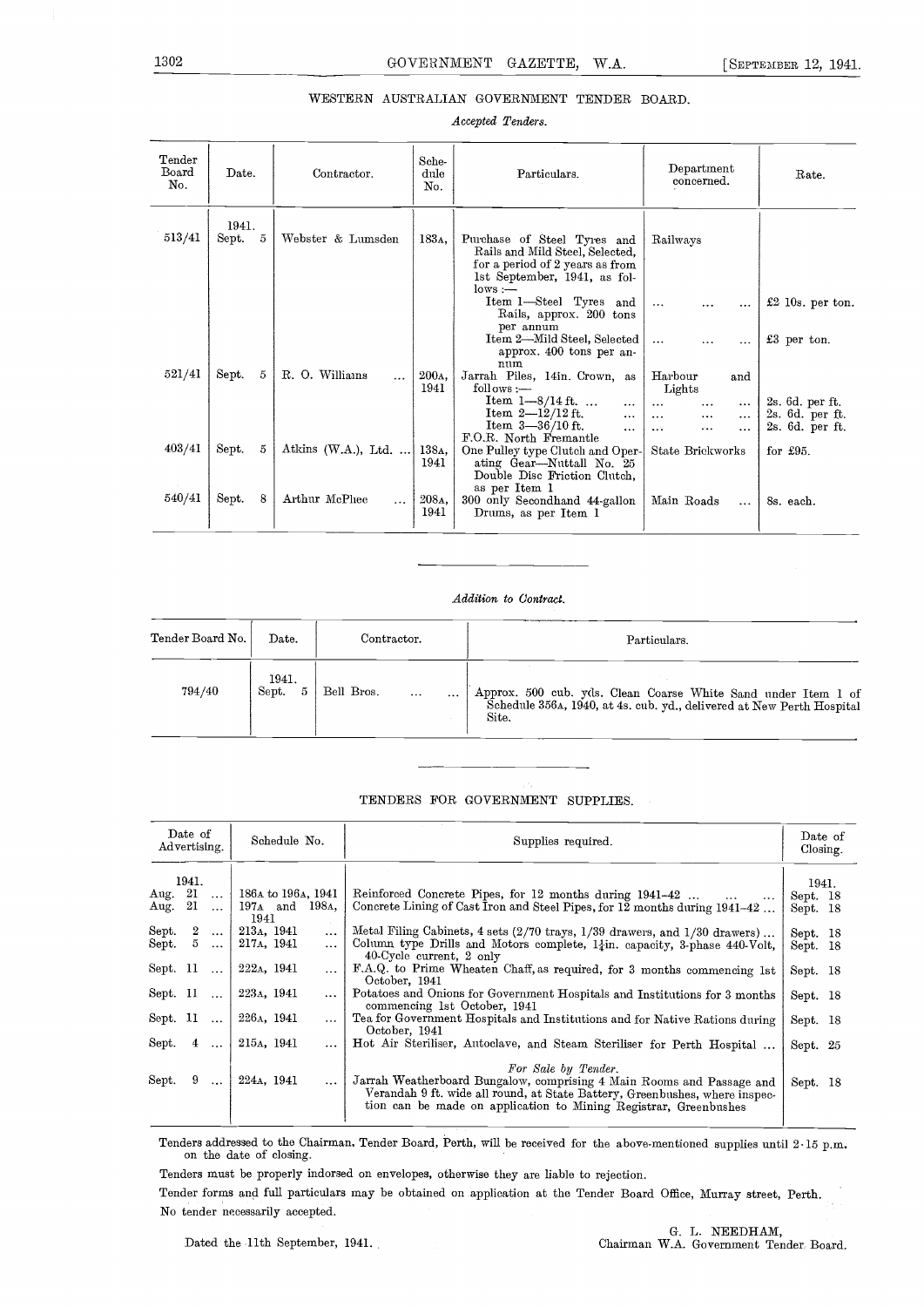#### THE MINING ACT, 1904.

NOTICE OF INTENTION TO FORFEIT LEASES FOR NON-PAYMENT OF RENT.

Department of Mines, Perth, 29th August, 1941.

IN accordance with section 97 of the Mining Act, 1904, notice is hereby given that, unless rent due on the undermentioned Leases be paid on or before the 26th September, 1941, it is the intention of the Lieutenant-Governor covenant, viz., non-payment of rent.

A. H. TELFER, Under Secretary for Mines.

#### GOLD MINING LEASES.

#### ASHBURTON GOLDFIELD.

47-STAR OF THE WEST: Iverson, Albert Edward. 48-BIG SARAH GOLD MINE: Dawson, Michael.

#### BROAD ARROW GOLDFIELD.

- 1336W-SLIPPERY GIMBLET: Associated Northern
- Ora Banda, No Liability.<br>
1399W-GIMBLET SOUTH EXTENDED: Associated<br>
Northern Ora Banda, No Liability.<br>
5481-Northern Ora Banda, No Liability.<br>1958W—GRACE DARLING: Haddow, John.
- 2044W-SLIPPERY GIMLET SOUTH EXTENDED: Associated Northern Ora Banda, No Lia-
- bility. 2045W-SLIPPE1IY GIMLET SOUTH: Associated
- 
- Northern Ora Banda, No Liability. 5484<br>
Harris, Leeburne Waverley; Harris, Leeburne Waverley; Harris, John.<br>
2149W—BELLEVUE G.M.: Carbine Gold Mines, No Liability. 5486
- 2162W-NELSON: Ora Banda United Mines, Limited.
- 217 1WEUREKA: Pearce, Walter Nicholas.
- 2180W—BELLEVUE WEST: Jeffries, William James.
- 2181W—BELLEVUE SOUTH: Lynch, Joseph.<br>2188W—GOLDEN PENNY: Prnich, Mate.
- 
- 2190W—BELLBIRD: Murray, Francis Curtin; Murray, Fiancis James; Murray, Ernest Arthur Lewis; Murray, Robert Patten. 2191WWANDERER: Murray, Francis Curtin; Mur-
- 
- ray, Francis James; Murray, Ernest Arthur<br>Lewis; Murray, Robert Patten. 2193W—KING OF KINGS: Parker, Thomas John; Pearson, Raymond Arthur; Parker, William 5576—CAR Edward. Edward.<br>2198W-ELLEN PEARCE: Pearce, Ellen; Butun,
- 7001 Tony; Zuvich, Ivan; Simunovich, Peter.<br>2199W—ZOROASTRIAN: Gilmore, Gordon Roy.<br>2202W—GOLDEN CROWN· Phillips John: Wells.
- 
- 3202W-GOLDEN CROWN: Phillips, John; William Brian.

#### COOLGARDIE GOLDFIELD.

#### Coolgardie District.

- 5236-GROUND LARK: Lennon, Andrew Phillip; Atley, Patrick; Holst, Walter Gerald. 5245-TINDALS No. 1: Consolidated Gold Mines of
- 
- Coolgardie, Limited.<br>5246—TINDALS No. 2: Consolidated Gold Mines of
- Coolgardie, Limited.<br>5247—TINDALS No. 3: Consolidated Gold Mines of
- Coolgardie, Limited.<br>5248-BIG BLOW: Consolidated Gold Mines of Cool-
- gardie, Lithited.<br>5259-TINDAL'S CENTRAL: Consolidated Gold Mines of Coolgardie, Limited.<br>5263—LORD BOBS: Powell, Allen; Rennie, John.<br>5293—TWO BOYS: Bermingham, James; Berming
- 
- -TWO BOYS: Bermingham, James; Bermingham, .John Patrick.
- 5295-EMPRESS OF COOLGARDIE: Consolidated Gold<br>Mines of Coolgardie, Limited. Mines of Coolgardie, Limited.<br>5296-TINDAL'S CENTRAL EXTENDED: Consoli
- 
- dated Gold Mines of Coolgardie, Limited. 5297DREADNOUGHT EXTENDED: Consolidated Gold Mines of Coolgardie, Limited.
- 5317—FRANK: Consolidated Gold Mines of Coolgardie, Limited.
- 5328-DREADNOUGHT: Consolidated Gold Mines of 1568-Coolgardie, Limited.<br>5330—UNDAUNTED: Consolidated Gold Mines of Cool-
- gardie, Limited.
- 5333-DREADNOUGHT CENTRAL: Consolidated Gold 1599-Mines of Coolgardie, Limited.

COOLGARDIE GOLDFIELD-continued.

Coolgardie District-continued.

- 
- Maloney, Michael.

- 5466-TINDAL'S SOUTH: Consolidated Gold Mines of Coolgardie, Limited.<br>5481—TINDAL'S NORTH No. 3: Consolidated Gold
- Mines of Coolgardie, Limited.<br>5482—TINDAL 'S NORTH No. 2: Consolidated Gold
- Mines of Coolgardie, Limited.
- 5483—TINDAL'S NORTH No. 1: Consolidated Gold Mines of Coolgardie, Limited.<br>TINDAL'S NORTH No. 4: Consolidated Gold
- Mines of Coolgardie, Limited.
- ADY CARMEN: Consolidated Gold Mines of Coolgardie, Limited.
- 548S—TINDAL'S No. 3 WEST: Consolidated Gold<br>Mines of Coolgardie, Limited.
- 5502-FLAGSTAFF: Consolidated Gold Mines of Coolgardie, Limited.
- 5504—TINDAL'S No. 4 WEST: Consolidated Gold<br>Mines of Coolgardie, Limited.
- 5505—EMPRESS OF COOLGARDIE SOUTH: Consolidated Gold Mines of Coolgardie, Limited.
- 5532-TINDAL'S EAST: Consolidated Gold Mines of Coolgardie, Linnted.
- 5548-GREAT HOPE: Consolidated Gold Mines of Cool-
- gardie, Limited.<br>CARDIFF CASTLE: Kirwan, Francis Joseph; 5576—CARDIFF CASTLE: Kirwan, Francis Joseph;<br>O'Callaghan, Patrick Anthony.<br>5593—CATHERINE: Doyle, Arthur Nicholas; Clink,
- William.
- 5605—BURBANKS DEEPS: Berniga, Emilio Gregorio.<br>5606—LUCKY STAR: Keith, James Rae.<br>5615—CRYSTAL GOLD MINE: Heier, John.
- 
- 
- 5616-MILESI DEEPS: Boskovich, Louis; Urlich, Tome.

5637-CALEDONIA: Clews, Dennis.

5644-JUNO: Rebuffoni, Domenico.

#### Kunanalling District.

- 902S—NEWHAVEN: Ryan, James Thomas; Manning,<br>Harry.<br>913S—NEW AUSTRALIA: Golden Bounty Syndicate.
- 913SNEW AUSTRALIA: Golden Bounty Syndicate, Limited.
- 919S-EUREKA-Hill, Alfred John.<br>1012S-NEW HOMEWARD BOUND
- -NEW HOMEWARD BOUND EAST: Homeward Bound Gold Mines, No Liability.
- 1013S-NEW HOMEWARD BOUND: Homeward Bound Gold Mines, No Liability.

#### DUNDAS GOLDFIELD.

- 1559-LILY DEEPS: Groundlark Gold Mines, No Lia- bility.
- 1560—LILY: Groundlark Gold Mines, No Liability.
- 1561—STAR WEST: Norseman Developments, No Lia-<br>bility.
- 1562-STAR NORTH-WEST: Norseman Developments,
- No Liability.<br>
LILY WEST: Groundlark Gold Mines, No Liability.
- 1598-STAR WEST DEEPS: Norseman Developments, No Liability.
- 1599METEOR NORTH: Norsenian Developments, No Liability.
- - 5334-NORTH DREADNOUGHT: Consolidated Gold
	- Mines of Coolgardie, Limited.<br>5383-BURBANKS MAIN LODE: Collins, Patrick;

5454-WESTRAAD: Carroll, John.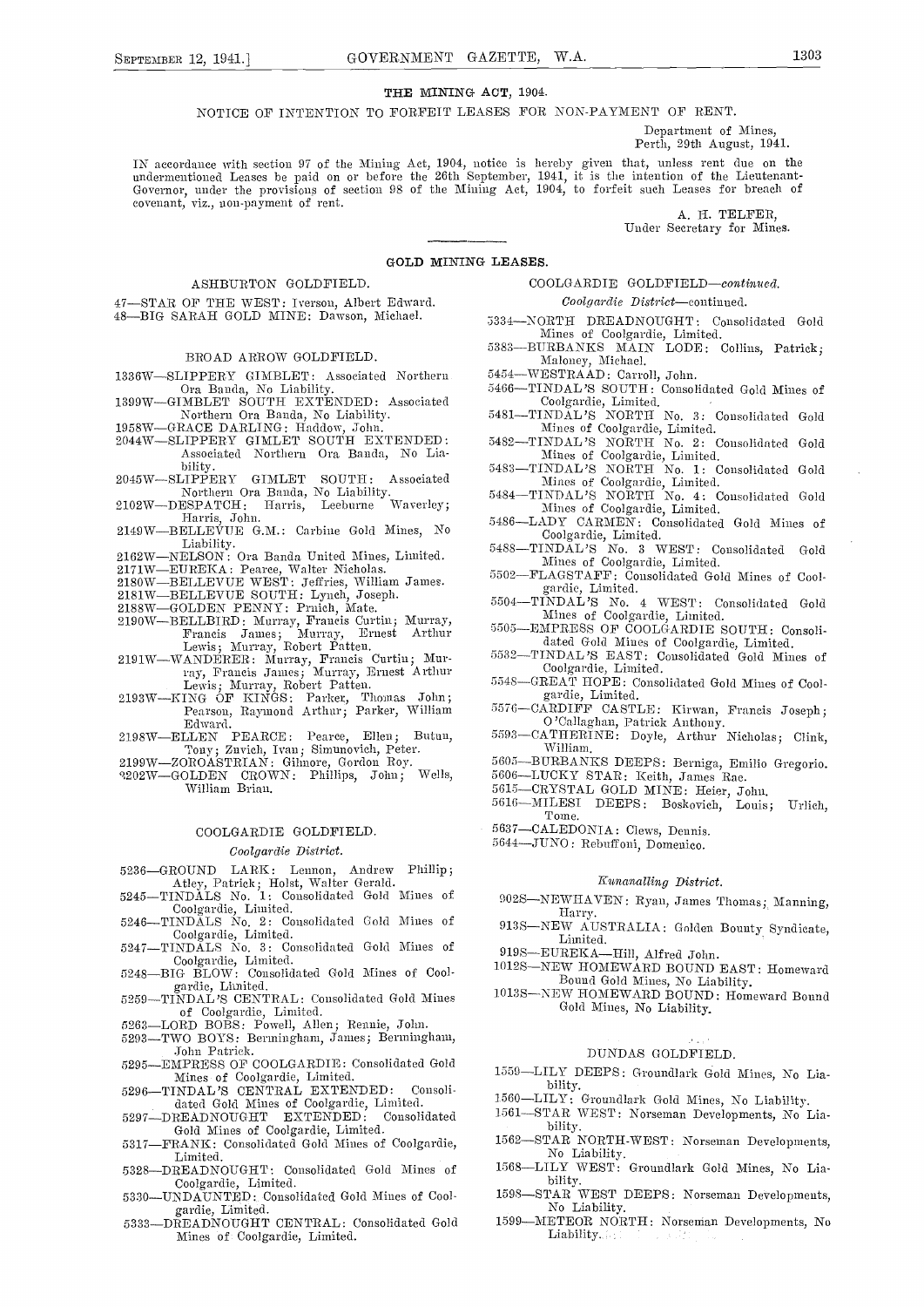DUNDAS GOLDFIELD-continued.

1600—METEOR: Norseman Developments, No Liability. 1601—METEOR SOUTH: Norseman Developments, No Liability.

#### EAST 000LGARDIE GOLDFIELD. East Coolgardie District.

- 
- 3415E—RETURN: Wood, William Henry.<br>5437E—NORTH END EXTENDED: Mewburn, George<br>Robert; Stahl, Frederick Henry.<br>5465E—BIRTHDAY GIFT: Franetovich, Bert.<br>5468E—PHARLAP: Nunn, Edward.
- 
- 
- 5510E-GOLDEN DREAM: Heppingstone, Charles<br>Robert; Abbott, Arthur Valentine Ruther-
- ${\rm foot}$ .  ${\rm 5511E{-}GOLDEN}$ 5511E-GOLDEN CROWN: Heppingstone, Charles<br>Robert; Abbott, Arthur Valentine Ruther- 2
- 
- ford.<br>5539E—OROYA EAST: Groves, Albert; Brown, John.<br>5735E—BONNIE LASS: Winter, Michael; Devitt,
- Michael; Coyne, Peter Henry; Crispe, Albert
- 
- Edward. 5741EREGGIO: Colley, Albert Charles. 5774EGOLDEN GOOSE:I-Ieppingstone, Charles
- Robert; Abbott, Arthur Valentine Rutherford.<br>5781E—ADELINE WEST: B.A.N.Z. Mines, Limited.
- 5796E—TWENTY GRAND: Thompson, Samuel; Jenkin-<br>son, Ernest William George; Young, Daniel;<br>Starr, Bertram.
- 
- 5803E—MENTOR: Wood, William Henry.<br>5829E—LURGAN: Gray, Kenneth Victor; Johnston, William James.
- 5845ET-IAPPY RETURNS: Miller, Christopher. 5850EPAULINE: Colley, Albert Charles. 5853EPARINGA J ONCTION: I{enderson, William
- 
- Harold Chartres; Polkinghorne, Harry Louis.
- 5854E-PARINGA JUNCTION NORTH: Henderson, William Harold Chartres; Polkinghorne,<br>Harry Louis.
- 5855E-PARINGA JUNCTION SOUTH: Henderson,<br>William Harold Chartres; Polkinghorne, William Harold Chartres;<br>Harry Louis.
- 5862E-ALBERT ADVENTURE: Dixon, Albertine.
- 5865E-LADY DOROTHEA: Heron, John.
- 5872E-EVERLY: Cox, Charles Walter.
- 5904E-GREAT PATIENCE: Carter, Eric; Griffin, Robert Benedict.
- 5905E-BROWN HILL SOUTH: Groves, Albert.
- 5917E--BELLE OF KALGOORLTE: Saunders, Richard.
- 5918E-RAINBOW: Peterson, William Joseph; Payne, David; Aris, Michael; Beer, Robert Kenneth
- Edward. 5931ELAUNA DOONE: Larcombe, James Joseph; Brennan, Kyran.

### EAST MURCHISON GOLDFIELD.

#### Lawlers District.

- 
- 1317-TALLON DOON: King, Edward James.<br>1330-BETH-HENO: Rickard, James; Alac, Mate.

1333-VANGUARD: White, Noel Francis William.

1335-WESTRALIA: White, Noel Francis William.

#### Wilwna District.

631J-BRILLIANT REDUCED: Radoman, Peter; Budiselie, James.

#### Black Range District.

1000B-POLLARD EAST: Youanmi Gold Mines, Lim-

- ited.<br>1012B—POLLARD BLOCK ONE: Youanmi Gold Mines,
- Limited.<br>1013B—POLLARD BLOCK TWO: Youanmi Gold Mines, Limited.
- 1026B-POLLARD EAST EXTENDED: Youanmi Gold Mines, Limited.
- 1027B-POLLARD BLOCK TWO EAST: Youanmi Gold<br>Mines, Limited.
- 1065B-YOUANMI DEEPS SOUTH: Youanmi Gold<br>Mines, Limited.
- 1066B-YOUANMI DEEPS WEST EXTENDED: Youanmi Gold Mines, Limited.
- EAST MURCHISON GOLDFIELD-continued. Black Range District-continued.
- 1067B-YOUANMI DEEPS EXTENDED WEST: You-
- anmi Gold Mines, Limited. 1069B-SONNY BOY: Paskov, Duine.
- 1072B-WIRRAMINNA: Locke, Thomas.

### KIMBERLEY GOLDFIELD.

85-WESTERN LEAD: Ross, Ralph Alexander Taylor.

#### MOUNT MARGARET GOLDFIELD.

#### Mount Margaret District.

- 2138T-NIL DESPERANDUM: Probert, Arthur
- Adrian; Aitken, Douglas.<br>2216T—BERIA MAIN LODE: Kesich, Joseph Franich.<br>2225T—LANCEFIELD EAST DEEPS: Lancefield
- (W.A.) Gold Mine, No Liability.<br>
2229T—IDA H.: Smith, George Noel Bernhard; Winter,<br>
Frederick George.<br>
2232T—LANCEFIELD DEEPS EAST: Lancefield (W.A.) Gold Mine, No Liability.
- 
- 2233T-LANCEFIELD DEEPS EXTENDED: Lance-
- field (W.A.) Gold Mine, No Liability.<br>2235T-LANCEFIELD EXTENDED: Lancefield (W.A.) Gold Mine, No Liability.<br>2261T—MARY MAC: Tasker, William.
- 
- 2363T—MOUNT LAVERTON: Tasker, William.
- 2382T-PINNACLES: Tasker, William.
- 2401T-FAMOUS BLUE: Hill, William Charles; Spear, Richard Clarke.<br>2403T—PINNACLES SOUTH: Tasker, William.
- 
- 2424T-LANCEFIELD NORTH: Lancefield (W.A.)
- Gold Mine, No Liability.<br>2450T-SOUTH LANCEFIELD EXTENDED: Bozich, John; Baletich, Tony; Yukich, Mirko; Juro-
- vich, Andy.<br>2458T—WESTRALIA: Bridgeman, Henry Victor
- Stanley. 2459T-WESTRALIA SOUTH: Bridgeman, Henry Victor Stanley.

#### Monnt Morgans District.

520F-TROUBLE: Bassula, John Andrew; Crocker, Clifford Clyde.

#### Mount Malcolm District.

- 
- 1557C—TOWER HILL: Flynn, Michael.<br>1594C—HARBOUR LIGHTS: Leonora Central Gold Mining Company, No Liability.<br>1769C—BLACK CHIEF: Little, Edward Leonard.
- 
- 1770C—RANGOON: Courcier, Kenneth Aubrey; Spen-<br>cer, Percy Ernest.<br>1778C—GOLDEN ROD: Bennett, Henry James; Ben-
- nett, Alfred Augustine; Kelly, Patrick Joseph.<br>1785C—TRIANGLE: Hamilton, Thomas; Robertson,
- William Edward; Hunt, Reuben Patrick.
- 1787C-INNIT: McMeeken, John; McMeeken, Arthur John; Crump, Albert Henry.

#### MURCHISON GOLDFIELD.

#### One District.

- 2079-BATCHELOR: Stock, William James; Moloney, Francis William; Bowler, Samuel Gregory.
- 2084-TROVATO DI PIETRO: Della Bona, Gim;
- Panizza, Domenico. 2182 DESERT GOLD: Aiberti, Giulio; Aiherti, Annibale.
- 2183-JOY LONG: Poletti, Andrea; Sottil, Luigi; Poletti, Gildo.<br>2186—DESERT FLOWER: Aiberti, Annibale.
- 
- 2210-BLACK CROW: Mindoolah Mines, Limited.
- 2219-PINDAR: Stone, Cornelius; Gill, Edward James.
- 2223-SUN: Mindoolah Mines, Limited.

#### Day Dawn District.

- 576D-NEW FINGALL: Sceresini, Antonio.
- 652D-CREME D'OR: Di Laurenzio, Frederico.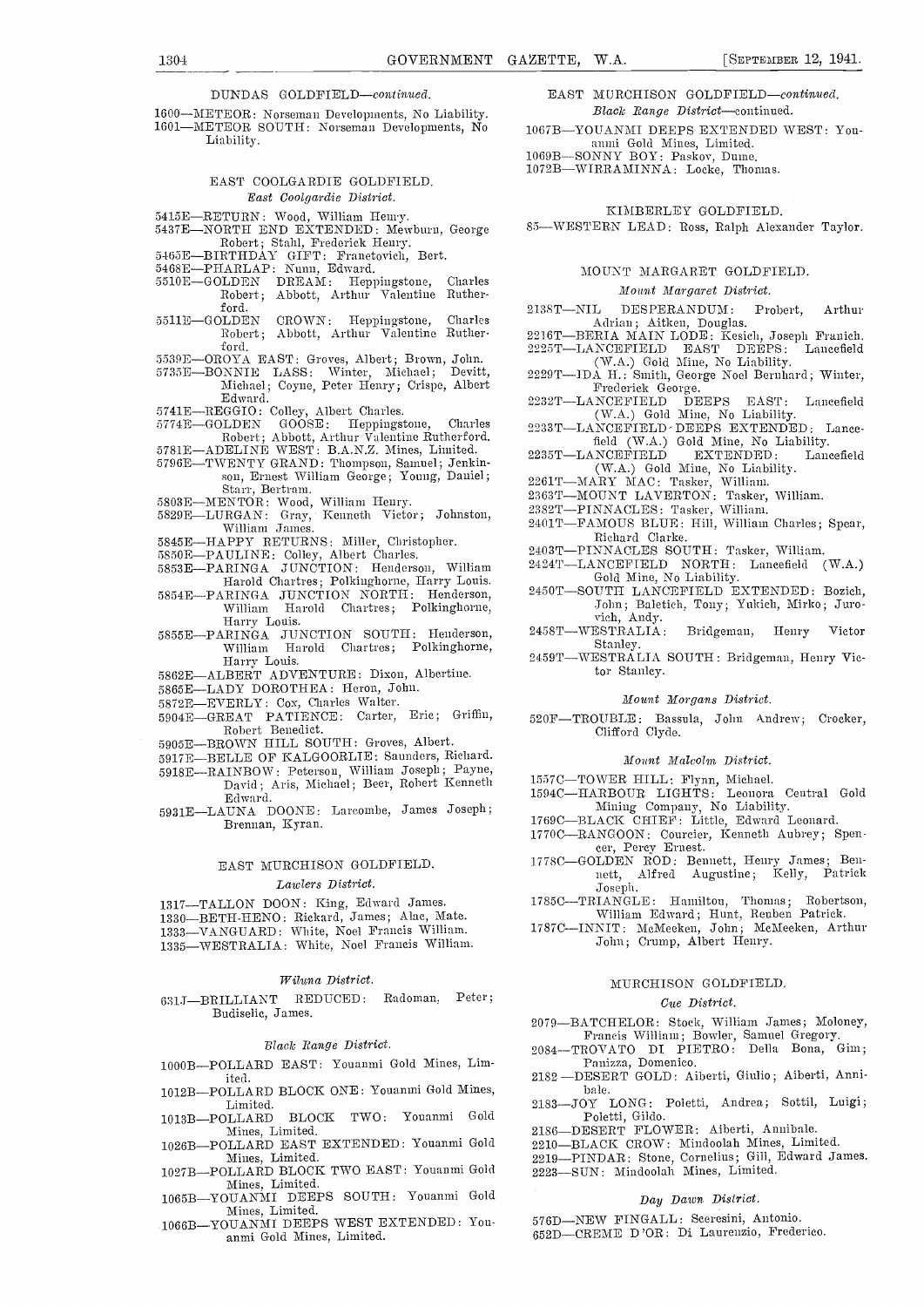#### MURCHISON GOLDFIELD-continued.

- Mount Magnet District.
- 1281M-SATURN: Parkinson, William Jones.
- 1286MEVENING STAR: Slavin, Joseph Clarence; Miller, George Albert; 0 'Dee, Daniel; Jewell,
- 
- Horace. 1361MJIJPITER: Cassey, William James. 137211SATURN EXTENDED: Parkinson, William
- Jones.<br>-SOUVENIR: Sullivan, Evangeline.
- 1374M—SOUVENIR: Sullivan, Evangeline.<br>1380M—SATURN EAST: Parkinson, William Jones.
- 1388M-TOP-NOT: Moody, Montgomery; Cuthbertson, James.

#### Meekatharra District.

- 1542N-INGLISTON ALBERTS: Gerick, Albert John; Walsh, Esmond Thomas; Metcalfe, Christopher Duddell; Brodie-Hall, Laurence Charles;<br>Rinaldi, Domenica; Rollings, Emily Maude.<br>1551N—NEW WATERLOO: Garland, Ethel Kate.
- 
- 1719N-SABBATH: Peterson, Alfred Christian.
- 
- 
- 
- 1800N—PETER PAN: Nicholich, Clem; Nicholich, Roy.<br>1855N—COMMODORE: Moloney, Francis William.<br>1856N—CONSOLS SOUTH: Moloney, Mary.<br>1861N—ADELE MAY: Mann, John; Mann, Adele May.<br>1871N—WERRIBIE: Hart, William.
- 

#### NORTH COOLGARDIE GOLDF1ELD.

#### Menzies District.

- 5546Z-TORBAY: Hawkins, Harry.<br>
5590Z-KING OF THE HILLS: Winter, Frederick 5590Z-BROWN'S REWARD: Arkle, James Vere.<br>
5590Z-KING OF THE HILLS: Winter, Frederick 5591Z-POST TOWN: Winter, Frederick George.<br>
5591Z-POST TOWN: Wi
- George.<br>
5591 Z-POST TOWN: Winter, Frederick George.<br>
5668 Z-FEDERATION: Beccarelli, Louis.
- 

#### Tllarring District.

- 
- 1077U—MAKAI: O'Brien, Alexander.<br>1102U—LIGHTS OF ISRAEL: O'Brien, Ronald James.
- 110811GOLDEN COCKATOO: Robinson, William Andrew.

#### Yerilla District.

- 1011R-NETA: Paget Gold Mines of Edjudina, Limited.<br>1119R-GENEVE: Paget Gold Mines of Edjudina,
- Limited. 1120R-SENATE: Paget Gold Mines of Edjudina,
- Limited.<br>1121R—NETA EXTENDED: Paget Gold Mines of
- 11111 Fajudina, Limited.<br>1122R—NETA JUNCTION: Paget Gold Mines of Edju-
- dina, Limited.
- $_{\rm 1211R-MARGARET:~Neill,~Percy.}$

#### Niagara District.

- 
- 
- 810G—TWO D's: Bright, William.<br>811G—TWO D's WEST: Bright, William.<br>902G—GRAFTER: Spieer, William Aubrey.

## PILBARA GOLDFIELD.

#### Marble Bar District.

- 850-FEDERATION: Underwood, William; Knight, John Claude.
- 866-BONNIE DOON: Greater Bonnie Doon (1935), Limited.
- 
- 868MT. ADA: Thompson, Roderick Hedland. 901RYAN'S: Greater Bonnie Doon (1935), Limited
- 912—HOMEWARD BOUND: Hansen, Hagbarth.<br>926—LEVIATHAN: Thorley, Edward Donald; Thomp-
- 926—LEVIATHAN: Thorley, Edward Donald; Thompson, Alexander Joseph.<br>929—TASSY QUEEN: Ora Banda South Gold Mines,<br>No Liability.
- 
- 
- 
- 
- 
- 
- NO LIADHLEY.<br>
NO LARITE HILL: Maclean, William Gordon.<br>
1002—COPENHAGEN: Hansen, Hagbarth.<br>
1003—COPENHAGEN EAST: Hansen, Hagbarth.<br>
1010—MICKEY: Goode, Don.<br>
1013—TRUMP: Miller, Leslie; Hannay, Gilbert.<br>
1023—TASSY QUEEN Mines, No Liability.<br>1034—TASSY QUEEN SOUTH: Ora Banda South Gold<sub>1195.</sub>
- Mines, No Liability.<br>1038—CHARITY: Crewes, Sydney.<br>1041—MICKEY EXTENDED: Wills, Frederick; Goode,
- 
- Don.
- 1046-KLONDYKE QUEEN: Flegg, Harold.

#### PILBARA GOLDFIELD-continued.

- 
- lVsmllagine District. 229LBAR.TON: MeKenna, Maurice; McKenna, Ger-
- trude Helen; Gallop, Douglas.<br>230L—ALL NATIONS: Corboy, Desborough John; Gal-
- lop, Douglas.<br>231L—BLUE SPEC: Dods, John Nisbet.
- 
- 
- 
- 234L—ALREMA: Simpson, George.<br>235L—BEATRICE: Simpson, George.<br>236L—WESTERN: Simpson, George.<br>247L—HOPETOUN NORTH: Heath, James Jefferis Hodsoll; Heath, Byard Hodsoll; Heath, Alfred Hodsoll Gordon.
- 
- 
- 252L—MARJIE: Black, Dudley William.<br>256L—BILL JIM: Geddes, David Beveridge.<br>258L—JUNCTION: Gallop, Douglas; Corboy, Desborough John.<br>
260L—ALL NATIONS NORTH: Simpson, Harold George.
- 
- 
- 
- 
- 
- George.<br>263L—BLUE SPEC EAST: Dods, John Nisbet.<br>264L—SPEC: Dods, John Nisbet.<br>265L—WEST SPEC: Dods, John Nisbet.<br>266L—GOLDEN SPEC: Dods, John Nisbet.<br>267L—LITTLE WONDER: James, Lawrence Stanley<br>Donald; Stevens, Frank.
- 268L-DOHERTY'S REWARD: McKinnon, Alexander John.
- 271L-HOPETOUN SOUTH BLOCK: Heath, Alfred Hodsoll Gordon; Heath, Byard Hodsoll; Heath, James Jefferis Hodsoll.

#### YALGOO GOLDFIELD.

- 907-BROWN'S REWARD: Arkle, James Vere.
- 
- 
- 
- 
- 
- 1086-TUI EAST: Sullivan, Leslie George.<br>1081-VINTAGE: Arkle, Hunter Miles.<br>1113-FIELD'S FIND: Arkle, Marie Aimee Andree.<br>1114-FIELD'S FIND CENTRAL: Yalgoo Gold Areas,
- Limited. 1119-FIELD'S FIND CENTRAL WEST: Mambretti,
- Guido.<br>1120—FIELD'S FIND No. 2 EAST: Tobin, Patrick.<br>1128—BEAUFORT: Hawkins, James William.<br>1139—BLANEY'S GOLD MINE: Nevill, John
- 
- 
- Laurence.<br>1146—FIELD'S FIND NORTH: Yalgoo Gold Areas,<br>Limited.
- 1147-FIELD'S FIND NORTH WEST: Yalgoo Gold<br>Areas, Limited.<br>1148-FIELD'S FIND CENTRAL NORTH: Yalgoo
- 1149PORPHYRY: Yalgoo Gold Areas, Limited.<br>
1149-PORPHYRY: Yalgoo Gold Areas, Limited.<br>
1150-PORPHYRY NORTH: Yalgoo Gold Areas,
- 
- Limited.<br>-BINTO WEST: Yalgoo Gold Areas, Limited.
- 1169-MARRAPOSA: Fisher, Albert William; Pearse,
- Jeffrey.
- 1176-BEAUFORT WEST: Yalgoo Gold Areas, Limited.<br>1177-BEAUFORT WEST EXTENDED: Yalgoo Gold 117 8PORPI-IYRY NORTH WEST: Yalgoo Gold Areas, Limited.

1180FIELD'S FIND SOUTH: Yalgoo Gold Areas, Limited.<br>1180FIELD'S FIND SOUTH: Yalgoo Gold Areas, Limited.<br>1181FIELD'S FIND EAST EXTENDED: Yalgoo

6010 Areas, Limited. 1182-FIELD'S FIND NORTH EAST: Yalgoo Gold Areas, Limited. 1183-FIELD'S FIND SOUTH EAST: Yalgoo Gold

Areas, Limited.<br>1184—BINTO NORTH: Yalgoo Gold Areas, Limited.<br>1185—BINTO NORTH EAST: Yalgoo Gold Areas,

1186-VINTAGE SOUTH EAST: Yalgoo Gold Areas, Limited. 1187—VINTAGE SOUTH: Yalgoo Gold Areas, Limited.<br>1188—VINTAGE SOUTH WEST: Yalgoo Gold Areas, Limited.

YILGARN GOLDFIELD. 2801-SCOTS GREYS: Polson, Samuel Hunter.<br>3248-RADIO DEEPS: Andrews, Richard Bullock;

1195-GREY CAT: Nevill, Aloysius Martin.

Lang, Samuel Carsley.

SOLOMONS MINE: Crooks, Albert

Limited.

 $\begin{array}{cc}\n 1189 - K\bar{1}NG & \text{S0} \\
 \hline\n \text{William.}\n \end{array}$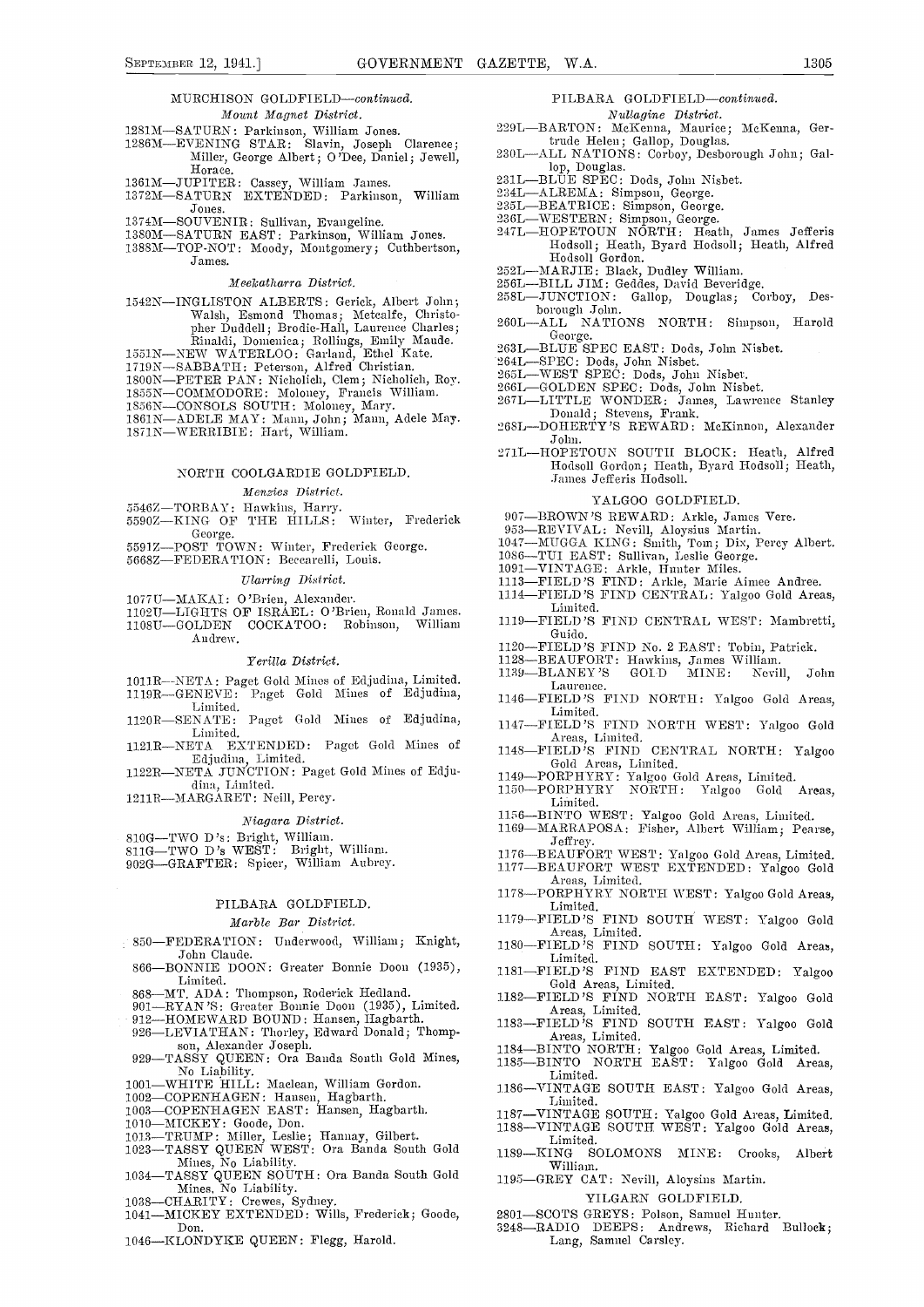YILGARN GOLDFIELD-continued.

- 
- 3390-JUST-IN-TIME: N.G.M., Limited.<br>3393-BOHEMIA: Barton, William Alfred; Fairall, Percy Edwin.<br>
3394—IRON CHANNEL: N.G.M., Limited.
- 
- 
- 3398—CORINTHIAN: Bradley, James. 3414—PILOT: White, George Joseph; White, Violetta. 3783—JACOLETTI NORTH: Ey, Ernest; Be<br>3418—CLAMP'S CENTRAL: Evans, Arthur Ernest Eunice Matilda; Ey, Robert. 3418—CLAMP'S CENTRAL: Evans, A
- Herbert.<br>-CORINTHIAN NORTH: Bradley, James.
- 3425-CORINTHIAN NORTH: Bradley, James.<br>3431-LENODO: Bellamy, Eunice Matilda; Ey, Robert
- Clifford. 3432—LEVIATHAN: Coronation Gold Mining Company, Limited.
- 3456—NEWRY: N.G.M., Limited.
- 3460—FORTUNA LEASE: Andrews, Richard Bullock.
- $3465$ —BRILLIANT: N.G.M., Limited.
- 3468-PRINCE GEORGE: Anglo-Australian and General Investment Trust, Limited.<br>3480-GREAT VICTORIA: Burbidge Gold Mines, No
- 
- Liability.<br>3506—CORNISHMAN: Talbot, Albert Jesse; Scott, Alexander. 351 1PWLL BACH: N.G.M., Limited.
- 
- 3515—ELECTION: N.G.M., Limited.
- 3516—JUST-IN-TIME NORTH No. 1: N.G.M., Limited.
- $3517$ —JUST IN TIME NORTH No. 2: N.G.M., Limited.
- 3518-JUST IN TIME EXTENDED: N.G.M., Limited.
- 3519—OMEGA: N.G.M., Limited.<br>3520—CENTENARY: Williams, Frank Herbert; Wil
- hams, Lionel George.<br>3555—NO TRUMPS: Friedlander, Harris.
- 
- 
- 
- 
- 3557—GREAT VICTORIA BLOCK 1: Burbidge Gold<br>
Mines, No Liability.<br>
3558—GREAT VICTORIA BLOCK 2: Burbidge Gold<br>
3922—<br>
Mines, No Liability.<br>
3559—GREAT VICTORIA BLOCK 3: Burbidge Gold<br>
3930—<br>
Mines, No Liability.<br>
3562—GREAT
- 3567—BRONCHO LINKS: Anglo-Australian and General Investment Trust, Limited.
- 3572GREAT VICTORIA BLOCK No. 10: Burbidge Gold Mines, No Liability. 3573MARIE 'S FIND: Wilson, Thomas Stewart.
- 
- $3574$ —MARIE'S FIND EXTENDED: Wilson, Thomas  $397$ Stewart.
- 3575-GREAT BINGIN: Wilson, Thomas Stewart.<br>3577-GREAT VICTORIA BLOCK No. 11: Burbidge
- 
- 3577—GREAT VICTORIA BLOCK No. 11: Burbidge 3982-<br>3663—BULLDOG: Bird, William James. 3664—LEVIATHAN EXTENDED: Coronation Gold 3983-
- Mining Company, Limited.<br>3677—B.A.N.Z. No. 1: N.G.M., Limited.
- 3678-B.A.N.Z. No. 2: N.G.M., Limited.
- $3679$ --B.A.N.Z. No. 3: N.G.M., Limited.
- 
- Lindley David.<br>3694—B.A.N.Z. No. 4: N.G.M., Limited.
- 
- $3695\text{---}\mathrm{B.A.N.Z.}$  No. 5: N.G.M., Limited.
- 3696—B.A.N.Z. No. 6: N.G.M., Limited.
- $3719$ — $\mathrm{OMEGA}$  EAST: N.G.M., Limited.
- $3720$ —OMEGA SOUTH: N.G.M., Limited.
- 3724-FRANCES FIRNESS: Haase, Frank Roy; Nor-ton, James Edward; Norton, Edward O'Reilly; ton, James Thelma.<br>
19725 - NEWRY SOUTH: N.G.M., Limited.<br>
19726 - NEWRY SOUTH: EXTENDED: N.G.M., Limited.
- 
- 
- 3726—NEWRY SOUTH EXTENDED: N.G.M., Limited. <sup>41</sup><br>3727—PATRICIA: Anglo-Australian and General In- vestment Trust, Limited. 41
- 3728-JAQUELINE: Anglo-Australian and General Investment Trust, Limited.
- 3729—RUTH: Anglo-Australian and General Investmeat Trust, Limited.
- 3730—PAMELA: Anglo-Australian and General Invest-<br>ment Trust, Limited.
- 3738-B.A.N.Z. No. 7: N.G.M., Limited.
- 3739-B.A.N.Z. No. 8: N.G.M., Linnited.
- 3740-B.A.N.Z. No. 9: N.G.M., Limited.
- 3754—PRINCE GEORGE No. 1: Anglo-Australian and General Investment Trust, Limited.
- 3756-B.A.N.Z. No. 12: N.G.M., Limited. 3766-GOLDEN ARROW: Donovan, William Clarence;
- Willis, Harry Leslie; Donovan, William.
- 3771-BRONCHO SOUTH: Anglo-Australian and General Investment Trust, Limited.
- YILGARN GOLDFIELD-continued.
- 3772—BRONCHO LINKS WEST: Anglo-Australian and General Investment Trust, Limited.
- 3775-B.A.N.Z. EXTENDED: N.G.M., Limited.
- 
- By, Ernest; Ey, Robert.<br>
37 Style Bellasny, Eunice Matilda; Ey, Ernest; Bellamy, Eunice Matilda; Ey, Robert.<br>
37839TOP DOG: Lawson, Guy.<br>
3789 B.A.N.Z. EAST EXTENDED: Bird, John
- 
- Thomas.
- 
- 
- 3792—KURRAJONG EAST: French, Thomas James.<br>3822—QUEEN MARIE: Wilson, Thomas Stewart.<br>3824—GANYMEDES: Ronchi, Giovanni; Ronchi, Felice; Ronchi, Angelo; Marchesi, Virginio;<br>Bertucci, Francesco; Ronchi, Tullio. Bertucci, Francesco; Ronchi, Tullio.<br>3837—MAYDO: Aitken, Arthur James.
	-
- 3845—RAINBOW: Donovan, William Clarence; Willis, Harry Leslie; Donovan, William.<br>3856—MARVEL LOCH NORTH: Leamey, Henry John;
- Crisp, Sydney Aubrey.<br>3859—GREAT UNKNOWN: Songini, Peter; Menegola,
- Andrea.<br>3862—FRASER'S CENTRAL: Paini, Giovanni;
- Guerini, Antonio; Fiorese, Guerino; Songini,
- Pietro; Guerini, Pietro; Menegola, Andrea.<br>3869—EVANSTON NORTH: Richardson, Richard Wil-1980 - EVANSTON NORTH: Inches Richardson, Margaret Agatha May; Gorman, Henrietta.<br>
Agatha May; Gorman, Henrietta.<br>
3875—VICTORIA: Rota, Gildo.<br>
3908—NORTH COMET: Brown, Joseph.
	-
- 
- 3914-MAY: Goodin, Arthur Herbert (jun.); Goodin, Arthur Herbert (sen.).<br>3920—OMEGA DEEPS: N.G.M., Limited.<br>3921—BANZ DEEPS: N.G.M., Limited.
- 
- 
- 
- 3922—TOP DOG WEST: N.G.M., Limited.<br>3930—BULLS-EYE: Brady, William Alfred; Wehr. Hans.
- 3944 NIL DESPERANDUM: Whitworth, Harold; Tuckey, Enos John. 3947EVELYN MOLLY: Norton, James Edward.
- 
- 
- 3959-KOOKABURRA: Bosenberg, George Henri.<br>3960-SCORPIO: Lodge, George Francis; Walton, Donald Thomas.
- 3962-FIRELIGHT: Brand, Percy James; Brand, Mer-
- ville George.<br>3969—WHITE HORSESHOE: Williams, Lionel George. 3971—MARGEURITE: Zanotti, Giacomo.
- 
- 3975—SEDGE: Dunleavy, Gordon.<br>3980—PETER PAN: Stack, Edward; McAskil, Alister Gordon.<br>HELIO:
- Wesley, Ernest Cornwall; Wesley,
- Latham Charles.<br>-LINK: Dunleavy, Mervyn Gordon.
	-
- 3983—LINK: Dunleavy, Mervyn Gordon.<br>3986—SUNSET: Rowan, Jessie; Donovan, Ethel Maud.<br>3987—GRAND NATIONAL: Burbidge Gold Mines, No<br>Liability.
- $3988 \text{---} \text{TREASUIRY: Ronchi, Elvira; Ronchi, Michaelina; Ronchi, Giuseppe.}$
- 
- Roupel PINNACE: Dunleavy, Mervyn Gordon.<br>
Romas Stewart. 3993-STUMPY DOODLE: Wilson, Thomas Stewart.<br>
3994-GREAT VICTORIA SOUTH: Burbidge Gold
- Mines, No Liability.<br>3995-DEEPS EXTENDED: Lang, Samuel Carsley;
- Andrews, Richard Bullock.<br>3998-NORTH MARIE: Sterling Gold Mines, No Lia-

bility.<br>4007—GREAT VICTORIA EAST: Burbidge Gold Mines, No Liability.<br>
4012-JEAN ROSE: Faul, Albert Ernest; Whinfield,

John Stephen.<br>
4013—TWO JACKS: Faul, Albert Ernest; Whinfield,<br>
John Stephen.  $4022$ -WESTONIA ADVANCE: Moore, Albert Birch. 4024JEAN ROSE EXTENDED: Paul, Albert Ernest;

Private Property. 13PP-CRICKET: Goodin, Arthur Herbert (Senior); Goodin, Arthur Herbert (Junior).

OUTSIDE ANY PROCLAIMED GOLDPIELD. Private Property.

5PP (Roebourne)-SHAW'S SHAFT: Shaw, Richard Stanley; Shaw, James Richard.<br>
45PP (Northam)—HILLSDALE: Reid, Hector; Sclater, Ambrose; Morgan, Esther Margaret.

Whinfield, John Stephen.

36PP-LOCHLEE: Re, Attilio.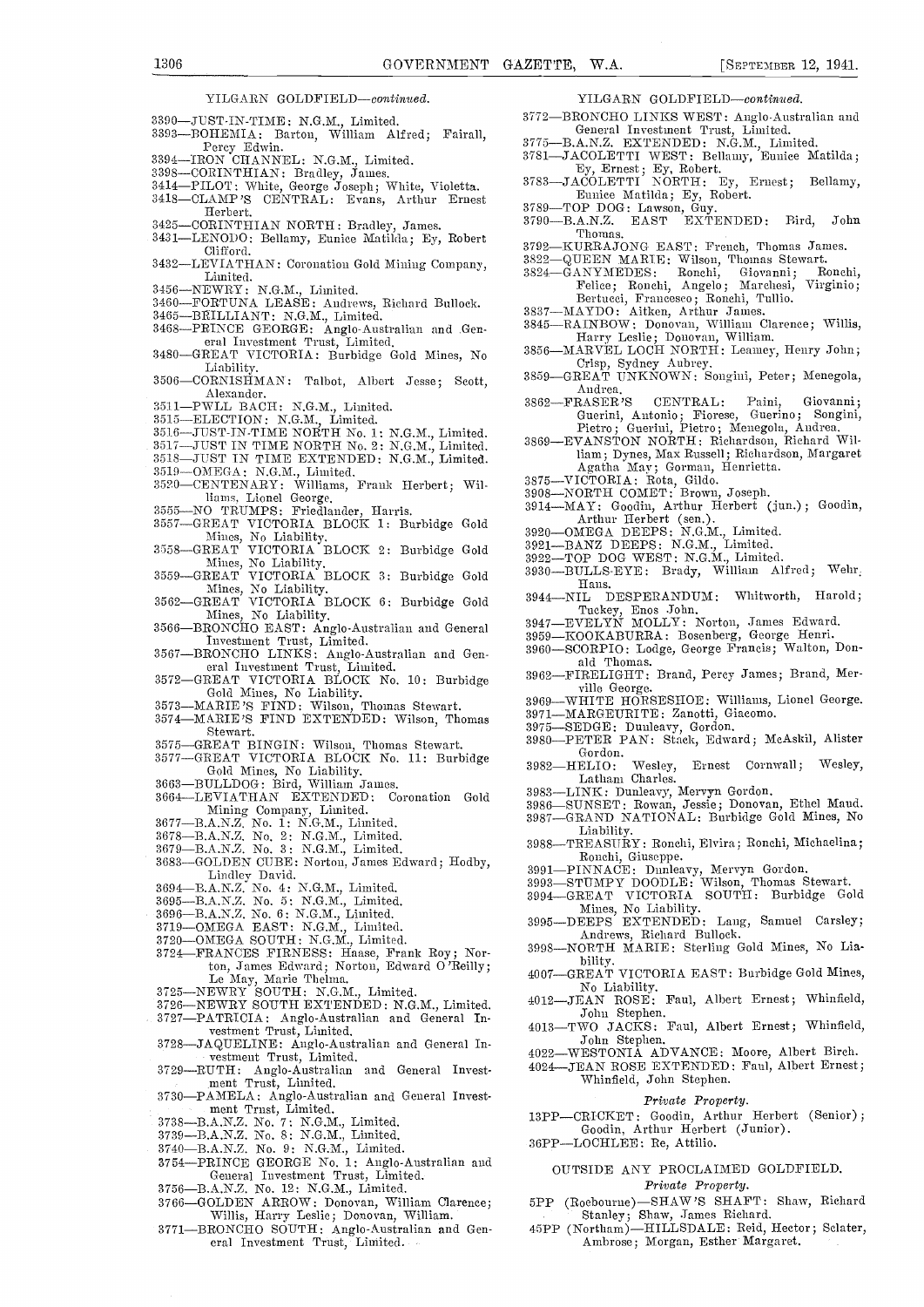#### THE COMPANIES ACT, 1893.

Louis Dreyfus & Co.<br>PURSUANT to section 208 of the Companies Act, 1893, PURSUANT to section 208 of the Companies Act, 1893,<br>three months' notice is hereby given by the abovenamed<br>Company of its intention to cease to carry on business I, E in the State of Western Australia. Notices and claims in the State of Western Australia. Notices and claims<br>against the Company may be left at the office of Louis<br>Dreyfus & Co., Limited, 2nd Floor, Steamship Buildings,<br>St. George's terrace, Perth, which last-mentioned Com-<br>pa  $&$  Co.

Dated this 20th day of August, 1941.

C. M. LASKEY,

#### THE COMPANIES ACT, 1893.

### Louis Dreyfus & Co., Limited.

NOTICE is hereby given that the Registered Office in  $\frac{1}{N}$  Western Australia of Louis Dreyfus & Co., Limited, is  $\frac{1}{N}$  T situate at 2nd Floor, Steamship Buildings, St. George's terrace, Perth.

Dated this 21st day of August, 1941.

#### DWYER & THOMAS,

Solicitors for the Attorney, Cecil Melville Laskey, National House, William street, Perth.

## THE COMPANIES ACT, 1893-1938.

Austmac Investments Pty., Limited.

NOTICE is hereby given that the office of the above the method of disposing<br>Company in this State is situated at London House, 321 ments of the Company. Murray street, Perth.

Dated the 27th day of August, 1941.

WHEATLEY & SON,

Occidental House, 49 St. George's terrace, Perth. Solicitors for the Company.

#### IN THE SUPREME COURT OF WESTERN AUSTRALIA.

In the matter of the Companies Act, 1893, and in the matter of Westralian Estates, Limited, of Withnefl Chambers, Howard street, Perth.

# Chairman's Certificate of Special Resolution for Winding-up Company.

THIS is to certify that, at an extraordinary general dentity of the Shareholders of Westralian Estates, NOTI<br>Limited, duly convened and held at the Registered Office person<br>of the Company, Withnell Chambers, Howard street, liquidation and that John Duncan Whyte, of Withnell<br>Chambers, Howard street, Perth, Chartered Accountant (Aust), be and is hereby appointed Voluntary Liquidator for the purpose of such Liquidation.

Dated at Perth this 3rd day of September, 1941.

### J. F. WALSH,

Chairman.

Coombs, Whyte, & Lissiman, Chartered Accountants (Aust.), Withnell Chambers, Howard street, Perth.

#### IN THE SUPREME COURT OF WESTERN AUSTRALIA.

In the matter of the Companies Act, 1893, and in the matter of G. Jenkinson, Limited.

NOTICE is hereby given that the Registered Office of the abovementioned Company has been removed to care TA of the offices of Paton and Morris, Pastoral House, St. George's terrace, Perth, and that such office is acces-<br>George's terrace, Perth, and that such office is acces-<br>sible to the public on all week days (with the excepti sible to the public on all week days (with the exception of Saturdays and public holidays), between the hours (W. Or 10 in the forenoon and 4 in the afternoon, and before on Saturdays from 10 in the morning to noon. the

Dated this 3rd day of September, 1941.

KOTT & LALOR,

Solicitors for the abovementioned Company, whose address is 62 St. George's terrace, Perth.

#### LOCHINVAR GOLD MINES, LIMITED.

In the Supreme Court of Western Australia. In the

C. M. LASKEY,<br>
Mond up voluntarily, and that George<br>
Attorney in Western Australia for<br>
Louis Dreyfus & Co.<br>
dator for the purpose of such winding-up.<br>
Louis Dreyfus & Co.<br>
dator for the purpose of such winding-up. matter of the Companies Act, 1893. In the matter of Lochiavar Gold Mines, Limited (in liquidation). I, ENNEMOND FAYE, of Perth, chairman of the extraordinary general nieeting of Shareholders of the abovenarned Company, convened by notice sent to each member of the Company, and which was held at London<br>House, 321 Murray street, Perth, on Tuesday, the 2nd day of September, 1941, at noon, do hereby certify as follows:--(1) That the meeting was attended either per- sonally or by proxy by the requisite number of members to form a quorum; (2) The following special resolution<br>was carried unanimously:—That Lochinvar Gold Mines,<br>Limited, be wound up voluntarily, and that George<br>Alexander Macmillan be and is hereby appointed Liquidator for the purpose of such winding-up.

Dated at Perth this 8th day of September, 1941.

E. FAYE, Chairman of meeting.

IN THE MATTER OF THE COMPANIES ACT, 1893, and in the matter of The Lakeside Firewood Company, Limited (in liquidation).

NOTICE is hereby given, in pursuance of section 148 of the Companies Act, 1893, that a general meeting of the members of the abovenamed Company will be held at Maritana Chambers, Maritana street, Kalgoorlie, on Monday, the 13th day of October, 1941, at 4.30 o'clock in the afternoon, for the purpose of receiving the Liquidator's account showing how the winding-up has Liquidator's account showing how the winding-up has been conducted and the Company's property disposed of;<br>also to pass an extraordinary resolution to determine the method of disposing the books, accounts, and docu- nients of the Company.

Dated this 8th September, 1941.

E. H. JOLLY, Liquidator.

NOTICE is hereby given that the Registered Office of Hodgson & Co. Pty., Limited, is situated 2nd Floor, St. George's House, 115 St. George's terrace, Perth.

#### W. H. EVANS, LTD.

#### IN THE SUPREME COURT OF WESTERN AUSTRALIA-PROBATE JURISDICTION.

In the Will of John Glass, late of Rocky Vale, North- ampton, in the State of Western Australia, Farmer,

deceased.<br>NOTICE is hereby given that all creditors and other persons having claims or demands against the Estate of the abovenamed John Glass, deceased, are required to send particulars thereof in writing to the Executor, The West Australian Trustee, Executor, and Agency<br>Company, Limited, of 135 St. George's terrace, Perth,<br>on or before the 6th day of October, 1941, after which date the said Executor will proceed to distribute the assets of the said deceased amongst the persons entitled thereto, having regard only to the claims and demands of which it shall then have had notice.

Dated the 1st day of September, 1941.

ALTORFER & STOWE, of Durlacher street, Geraldton, Solicitors for the Executor.

#### IN THE SUPREME COURT OF WESTERN AUSTRALIA-PROBATE JURISDICTION.

In the Will of Alfred Ingham Booth, late of 119 Eric street, Cottesloe, in the State of Western Australia, Pensioner, deceased.

TAKE notice that all creditors and other persons having claims or demands against the above Estate must ing claims or demands against the above Estate must<br>send particulars in writing to the Executor The Per-<br>petual Executors, Trustees, and Agency Compan**y** (W.A.), Limited, St. George's terrace, Perth, on or before the 13th day of Octobem, 1941, after which date the Executor will distribute the Estate amongst the persons entitled thereto, without liability for claims or demands of which it shall not then have had notice. Dated this 3rd day of September, 1941.

COOPER & DAVIDSON,

Solicitors for the Executor.